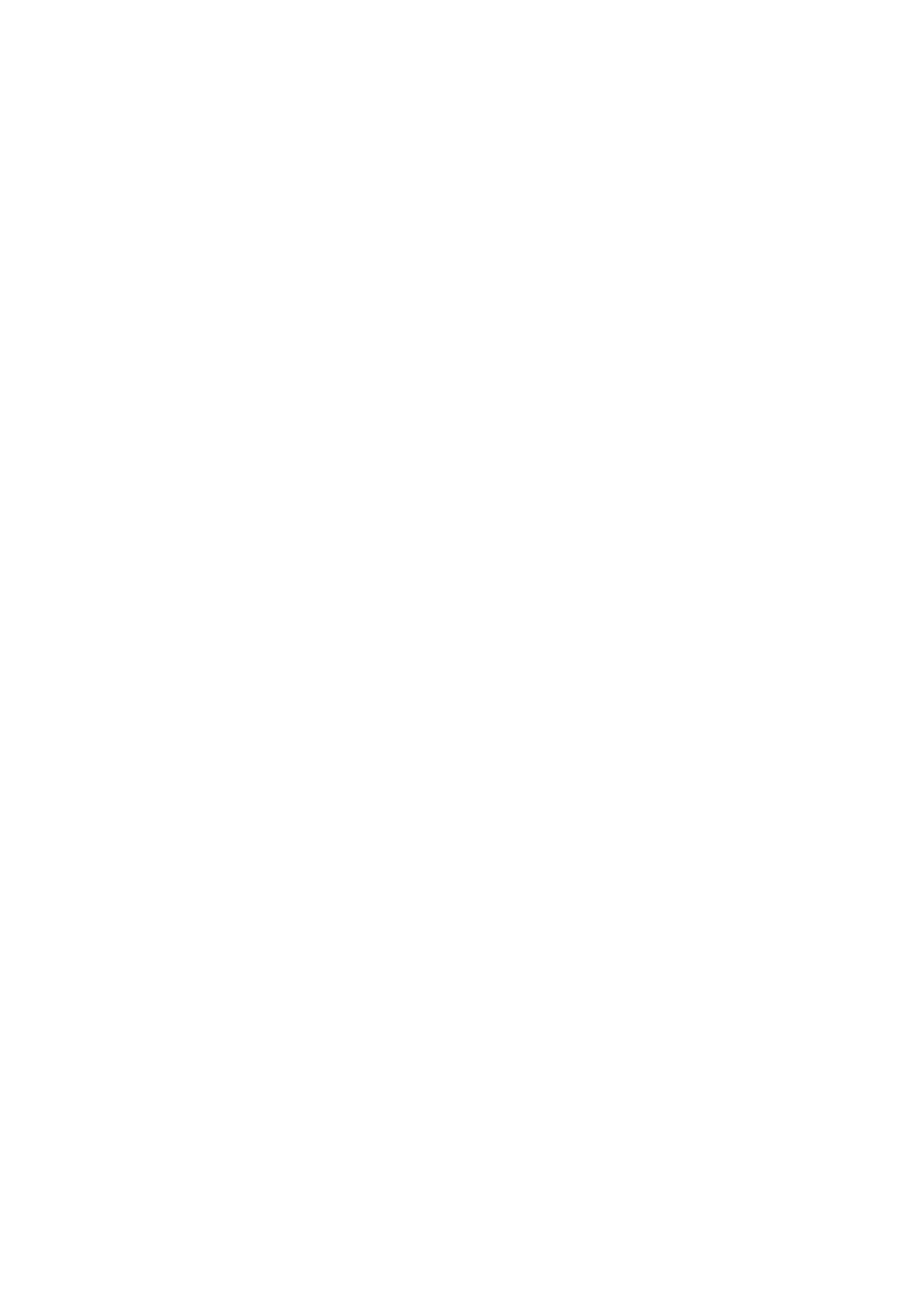# **LOCAL GOVERNMENT ACT 1995**

# SHIRE OF DARDANUP

# **STANDING ORDERS LOCAL LAW 2014**

# **CONTENTS**

# **PART 1—PRELIMINARY**

- 1.1 Citation
- 1.2 Commencement
- 1.3 Application
- 1.4 Interpretation
- 1.5 Repeal

# **PART 2—CALLING AND CONVENING MEETINGS**

- 2.1 Ordinary and special Council meetings
- 2.2 Calling Council meetings
- 2.3 Calling Committee meetings
- 2.4 Convening ordinary and special Council meetings
- 2.5 Convening ordinary and special Committee meetings

# **PART 3—PRESIDING MEMBER AND QUORUM**

- 3.1 Who presides at Council meetings
- 3.2 When Deputy President can preside
- 3.3 Who presides if no President or Deputy President
- 3.4 Election of Presiding Members and Deputy Presiding Members of Committees
- 3.5 Functions of Deputy Presiding Members
- 3.6 Who acts if no Presiding Member
- 3.7 Quorum for meetings
- 3.8 Quorum to be present
- 3.9 Procedure if quorum not present
- 3.10 Loss of quorum during a meeting
- 3.11 Debate on motion to be resumed
- 3.12 Names to be recorded

# **PART 4—BUSINESS OF THE MEETING**

- 4.1 Business to be specified in agenda
- 4.2 Meeting to proceed to business
- 4.3 Order of business
- 4.4 Leave of absence
- 4.5 Confirmation of minutes
- 4.6 Announcements by the President
- 4.7 Questions by members of which due notice has been given
- 4.8 Correspondence
- 4.9 Petitions
- 4.10 Matters for which the meeting may be closed
- 4.11 Reports
- 4.12 Motions of which previous notice has been given
- 4.13 Representation on external bodies
- 4.14 Urgent business
- 4.15 Closure

#### **PART 5—PUBLIC PARTICIPATION**

- 5.1 Meetings generally open to the public
- 5.2 Procedure to close meetings to the public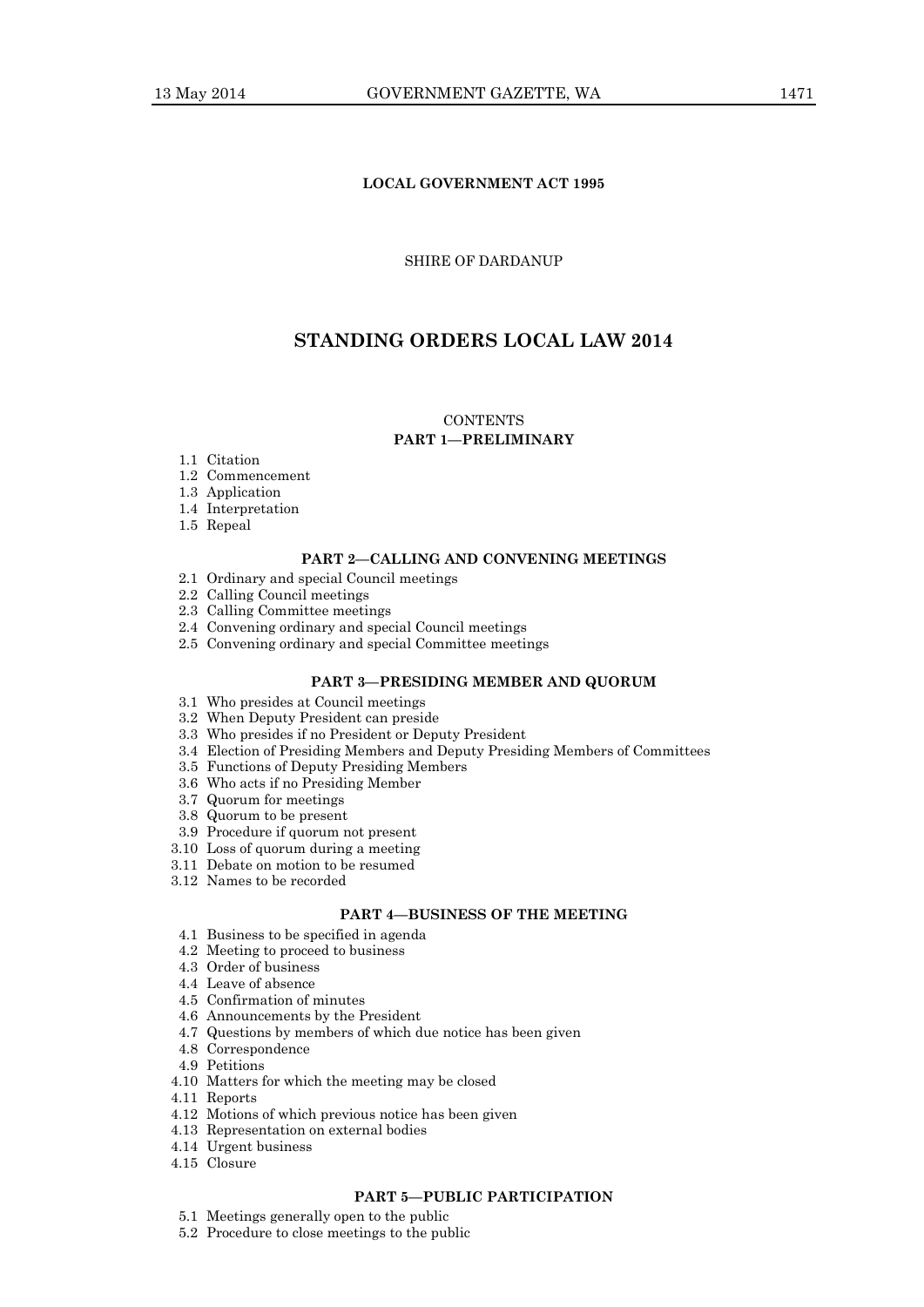- 5.3 Question time for the public
- 5.4 Question time for the public at certain meetings
- 5.5 Minimum question time for the public
- 5.6 Procedures for question time for the public
- 5.7 Other procedures for question time for the public
- 5.8 Distinguished visitors
- 5.9 Deputations/Presentations
- 5.10 Attending Committee meetings as an observer
- 5.11 Public inspection of agenda materials
- 5.12 Public access to unconfirmed minutes of meetings
- 5.13 Confidentiality of information withheld
- 5.14 Media attendance
- 5.15 Recording of meeting prohibited
- 5.16 Prevention of disturbance

# **PART 6—DISCLOSURE OF INTERESTS**

- 6.1 Disclosure of members' financial and proximity interests
- 6.2 Meeting to be informed of financial and proximity interests
- 6.3 Disclosing member not to participate
- 6.4 When disclosing members can participate
- 6.5 Invitation to return to provide information
- 6.6 Substitution of deputy at Committee meetings
- 6.7 Disclosure by members who are observers at Committee meetings
- 6.8 Disclosure of impartiality interests
- 6.9 Other persons to disclose impartiality interests
- 6.10 On-going disclosure required
- 6.11 Approval by Minister to be recorded

#### **PART 7—CONDUCT OF MEMBERS**

- 7.1 Official titles to be used
- 7.2 Members to occupy own seats
- 7.3 Members not to interrupt
- 7.4 No adverse reflection on decision
- 7.5 Offensive language
- 7.6 Direction to withdraw
- 7.7 Members who wish to speak
- 7.8 Priority of speaking
- 7.9 The Presiding Member may take part in debates
- 7.10 Relevance
- 7.11 Limitation on members speaking
- 7.12 Questions during debate
- 7.13 Re-opening discussion on decisions

### **PART 8—PRESERVING ORDER**

- 8.1 Presiding Member to preserve order
- 8.2 Points of order
- 8.3 Procedures on a point of order
- 8.4 Continued breach of order
- 8.5 Presiding Member may adjourn meeting

# **PART 9—MOTIONS AND AMENDMENTS**

- 9.1 Recommendations in reports
- 9.2 Adoption of recommendations en bloc
- 9.3 Motions
- 9.4 Motions to be seconded
- 9.5 Unopposed motions
- 9.6 Withdrawing motions
- 9.7 One motion at a time
- 9.8 Permissible motions on recommendation from Committee
- 9.9 Amendments

# **PART 10—DEBATE OF MOTIONS**

- 10.1 Order of call in debate
- 10.2 Limit of debate
- 10.3 Member may require motion to be read
- 10.4 Personal explanation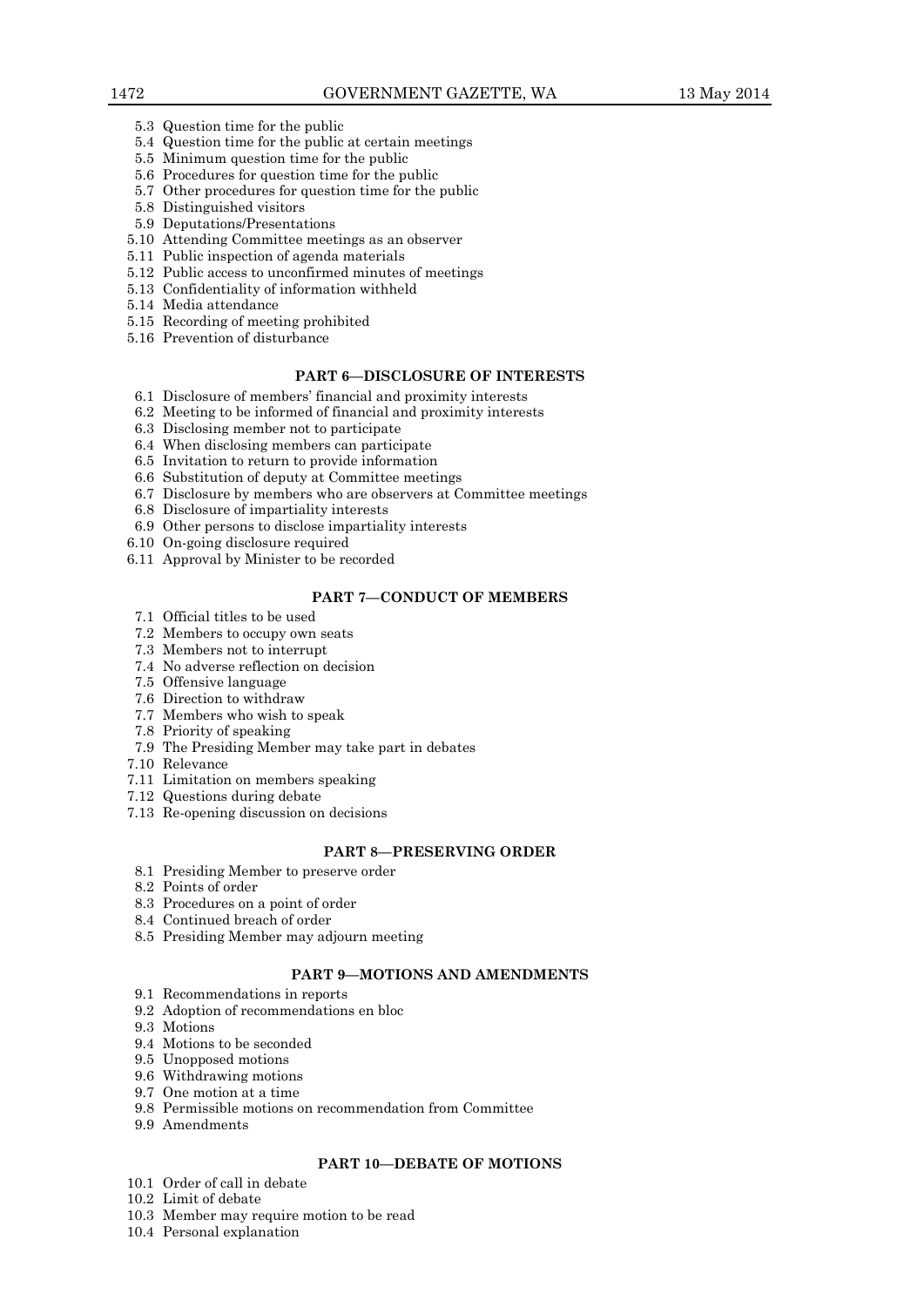- 10.5 Crossing council chambers or meeting room
- 10.6 Voting
- 10.7 Motion—when put
- 10.8 Method of taking vote

# **PART 11—REVOCATION MOTIONS**

- 11.1 Requirements to revoke or change decisions
- 11.2 Revocation motion at the same meeting—procedures
- 11.3 Revocation motion after meeting—procedures
- 11.4 Implementation of a decision

#### **PART 12—PROCEDURAL MOTIONS**

- 12.1 Permissible procedural motions
- 12.2 No debate on procedural motions
- 12.3 Who may move
- 12.4 Procedural motions—right of reply on primary motion

# **PART 13—EFFECT OF PROCEDURAL MOTIONS**

- 13.1 The motion be deferred—effect of motion
- 13.2 The meeting now adjourn—effect of motion
- 13.3 The debate be adjourned—effect of motion
- 13.4 The motion be now put—effect of motion
- 13.5 The motion lie on the table—effect of motion
- 13.6 Meeting to proceed to the next business—effect of motion
- 13.7 Meeting be closed to members of the public—effect of motion
- 13.8 Ruling by the Presiding Member be overruled—effect of motion
- 13.9 Member be no longer heard—effect of motion
- 13.10 Item be referred back to Committee—effect of motion

# **PART 14—COMMITTEES OF THE COUNCIL**

- 14.1 Establishment, types and membership of Committees
- 14.2 Tenure of Committee membership
- 14.3 Delegation of power to Committees
- 14.4 Appointment of deputy members
- 14.5 Standing orders apply to Committees
- 14.6 Communications by Committees

# **PART 15—PROCEDURAL MATTERS**

- 15.1 Presiding Member to ensure compliance
- 15.2 Suspension of standing orders
- 15.3 Cases not provided for in standing orders
- 15.4 Electors' meetings
- 15.5 Electors' meetings—standing orders apply
- 15.6 Restriction on voting and speaking at electors' meetings
- 15.7 Penalty for contravention of this local law
- 15.8 Who can prosecute

#### **PART 16—COMMON SEAL**

- 16.1 Custody of the Common Seal
- 16.2 Use of Common Seal

# **SCHEDULE 1—Petition to the Shire of Dardanup**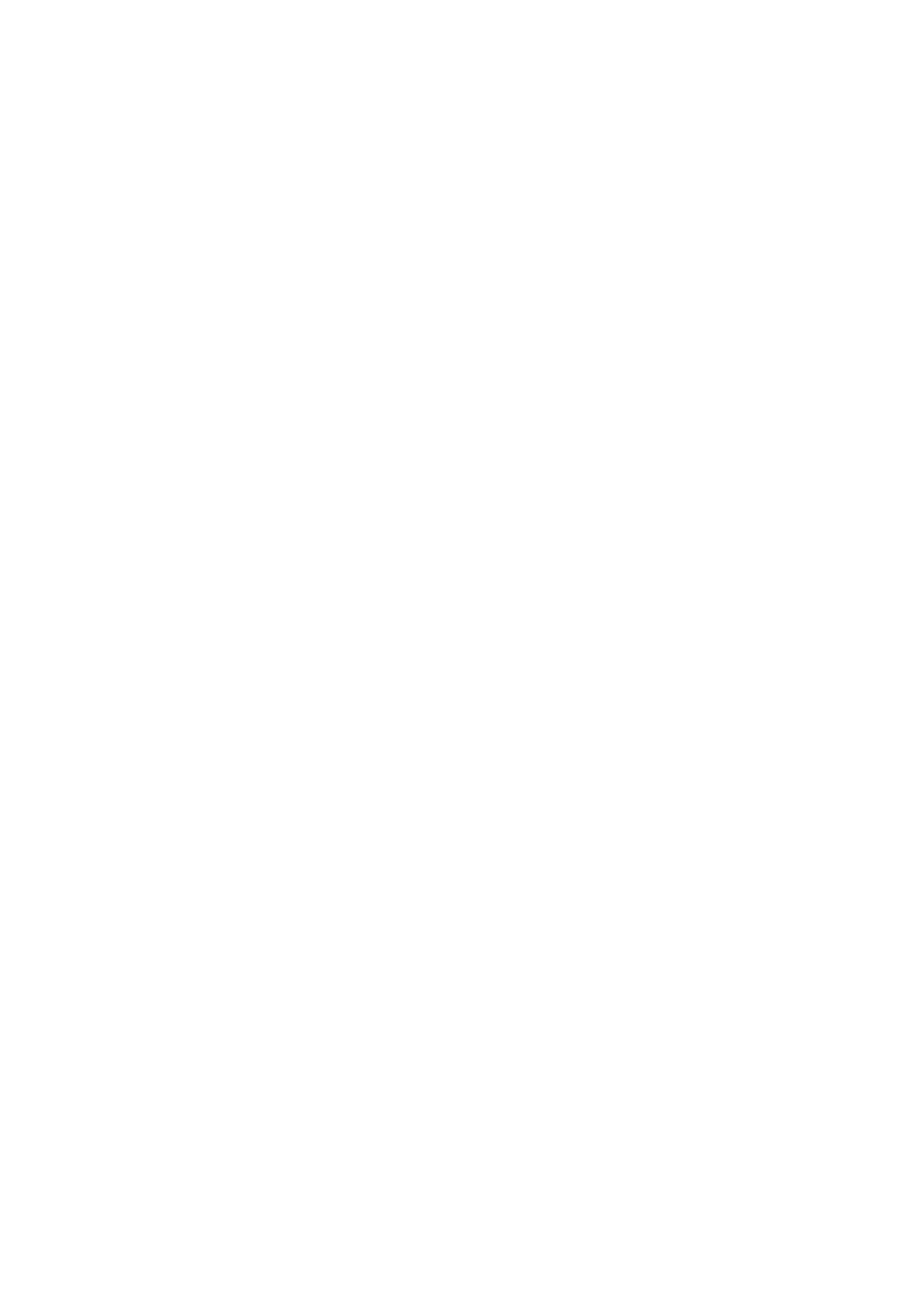# **LOCAL GOVERNMENT ACT 1995**

# SHIRE OF DARDANUP

# **STANDING ORDERS LOCAL LAW 2014**

Under the powers conferred by the *Local Government Act 1995* and under all other powers enabling it, the Council of the Shire of Dardanup resolved on 30 April 2014 to make the following local law.

#### **PART 1—PRELIMINARY**

# **1.1 Citation**

This local law is to be cited as the *Shire of Dardanup Standing Orders Local Law 2014*.

# **1.2 Commencement**

This local law comes into operation 14 days after the date of its publication in the *Government Gazette*.

#### **1.3 Application**

All meetings of the Council, Committees and the electors are to be conducted in accordance with the Act, the Regulations and this local law.

# **1.4 Interpretation**

(1) In this local law, unless the contrary otherwise requires—

*absolute majority* has the meaning given to it in the Act;

*Act* means the *Local Government Act 1995*;

*CEO* means the Chief Executive Officer of the local government;

*Committee* means a Committee of the Council established under the Act;

*Common Seal means the Common Seal of the local government;*

*Council* means the Council of the local government;

*Councillor* has the same meaning as is given to it in the Act;

*deputation* means a verbal submission at a Council or Committee meeting on an agenda item made by a person who has a direct interest in the agenda item;

*Deputy President* means the Deputy President of the local government;

*employee* means an employee of the local government;

*external body* includes—

- (a) a Regional Council;
- (b) an incorporated or unincorporated association;
- (c) a trust;
- (d) a tribunal;
- (e) a government agency, instrumentality, board or committee; and
- (f) any other external body,

to which the local government is entitled, or has been invited, to provide a representative;

*implement*, in relation to a decision, includes—

- (a) communicate notice of the decision to a person affected by, or with an interest in, the decision; and
- (b) take other action to give effect to the decision;

*local government* means the Shire of Dardanup;

#### *member—*

- (a) in relation to the Council, means the President or a Councillor; and
- (b) in relation to a Committee, means a member of the Committee;

*Minister* means the Minister responsible for administering the Act;

*Officer* means an officer of the local government;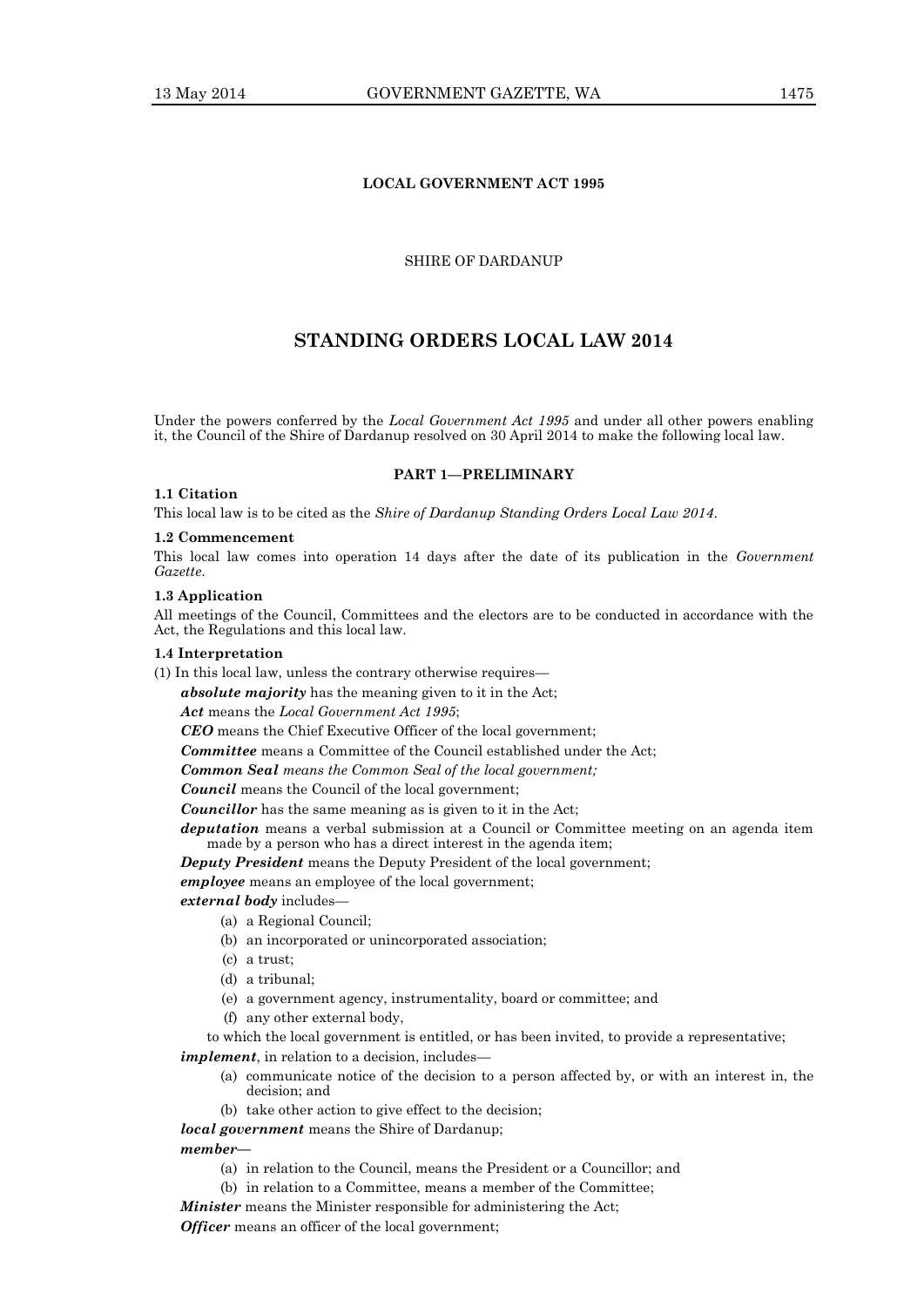*President* means the President of the local government;

# *Presiding Member* means—

- (a) in respect of the Council, the person presiding under section 5.6 of the Act; and
- (b) in respect of a Committee, the person presiding under sections 5.12, 5.13 and 5.14 of the Act;
- *primary motion* means an original motion or an original motion as amended, but does not include an amendment motion or a procedural motion;

*simple majority* means more than 50% of the members present and voting at meetings.

*Regulations* means the *Local Government (Administration) Regulations 1996*;

- *Rules of Conduct Regulations* means the *Local Government (Rules of Conduct) Regulations 2007*;
- *revocation motion* means a motion to revoke or change a decision made at a Council or Committee meeting;

*Schedule* means a schedule of this local law.

*standing orders* means the meeting procedures and/or rules on the conduct and behaviour of persons at a meeting of the Council, Committee or electors; and

*urgent business* means business dealt with in accordance with clause 4.14.

(2) Unless otherwise defined, the terms used in this local law have the meaning given to them in the Act and Regulations.

### **1.5 Repeal**

The *Shire of Dardanup Standing Orders Local Law* published in the *Government Gazette* on 4 May 2001 is repealed.

# **PART 2—CALLING AND CONVENING MEETINGS**

# **2.1 Ordinary and special Council meetings**

(1) Ordinary and special Council meetings are dealt with in the Act.

(2) An ordinary meeting of the Council, held on a three weekly rotational basis or otherwise as determined by the Council, is for the purpose of considering and dealing with the ordinary business of the Council.

(3) A special meeting of the Council is held for the purpose of considering and dealing with Council business that is urgent, complex in nature, for a particular purpose or confidential.

#### **2.2 Calling Council meetings**

The calling of Council meetings is dealt with in the Act.

# **2.3 Calling Committee meetings**

A meeting of a Committee is to be held—

- (a) in the case of a special meeting, if called for in a verbal or written notice to the CEO by the Presiding Member, setting out the date and purpose of the proposed meeting;
- (b) in the case of a special meeting, if called for by at least two members of the Committee in a written notice to the CEO, setting out the date and purpose of the proposed meeting; or
- (c) in the case of an ordinary or special meeting, if so decided by the Council or the Committee.

#### **2.4 Convening ordinary and special Council meetings**

The convening of ordinary and special Council meetings is dealt with in the Act.

#### **2.5 Convening ordinary and special Committee meetings**

(1) The CEO is to convene an ordinary meeting of a Committee by giving each member at least 72 hours' notice of the date, time, place and an agenda for the meeting.

(2) The CEO is to convene a special meeting of a Committee by giving each member notice, before the meeting, of the date, time, place and an agenda for the meeting.

(3) The CEO is to give notice of meetings referred to in subclauses (1) and (2) to every member of the Council.

# **PART 3—PRESIDING MEMBER AND QUORUM**

#### **3.1 Who presides at Council meetings**

Who presides at a Council meeting is dealt with in the Act.

#### **3.2 When Deputy President can preside**

When the Deputy President can preside is dealt with in the Act.

# **3.3 Who presides if no President or Deputy President**

Who presides if the President or Deputy President are absent or unavailable is dealt with in the Act.

#### **3.4 Election of Presiding Members and Deputy Presiding Members of Committees**

The election of Presiding Members and Deputy Presiding Members is dealt with in the Act.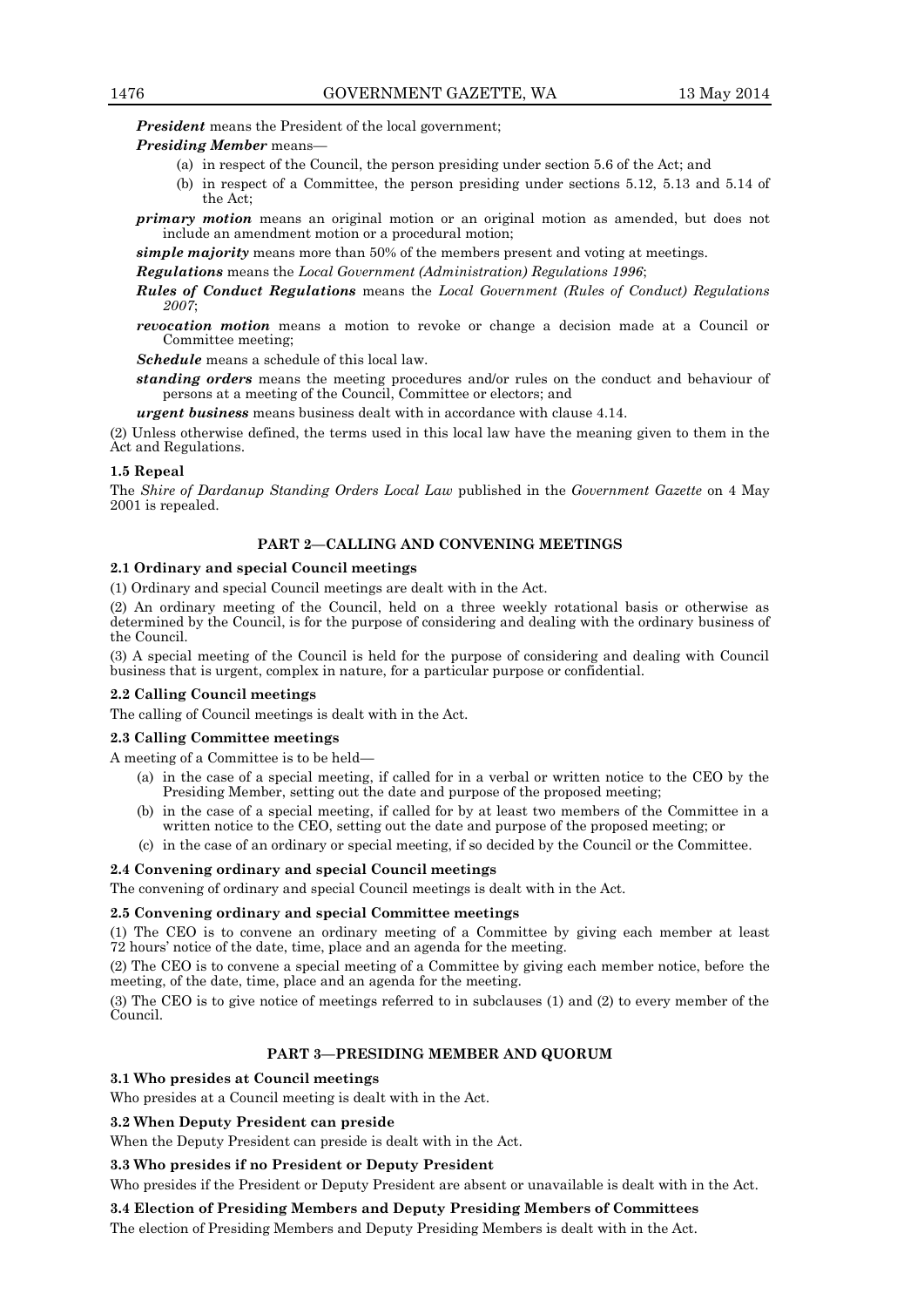# **3.5 Functions of Deputy Presiding Members**

The functions of Deputy Presiding Members are dealt with in the Act.

# **3.6 Who acts if no Presiding Member**

Who acts if there is no Presiding Member is dealt with in the Act.

# **3.7 Quorum for meetings**

The quorum for meetings is dealt with in the Act and Regulations.

# **3.8 Quorum to be present**

The Council or a Committee is not to transact business at a meeting unless a quorum is present.

#### **3.9 Procedure if quorum not present**

The procedure if a quorum is not present to begin a meeting is dealt with in the Regulations.

# **3.10 Loss of quorum during a meeting**

(1) If at any time during a meeting a quorum is not present, the Presiding Member upon becoming aware of that fact is to suspend the proceedings of the meeting for up to 15 minutes.

(2) If a quorum is not present at the expiration of the period in subclause (1), the Presiding Member may suspend the proceedings of the meeting for a further period of up to 15 minutes or adjourn the meeting to a future time and date.

(3) A record is to be taken of all those who have spoken on the subject under consideration at the time of the adjournment.

#### **3.11 Debate on motion to be resumed**

(1) Where the debate on any motion is interrupted at a Council or Committee meeting which is adjourned under clause 3.10, that debate is to be resumed at the next meeting at the point where it was so interrupted.

(2) Where the interruption in subclause (1) occurs at an ordinary meeting the resumption is to be at the next ordinary meeting unless a special meeting is called earlier for the purpose.

(3) Where the interruption in subclause (1) is at a special meeting, the resumption is to be at the next special meeting called to consider the same business or at the next ordinary meeting if it occurs before a special meeting can be called.

# **3.12 Names to be recorded**

At any meeting—

- (a) at which there is not a quorum of members present; or
- (b) which is adjourned under clause 3.10,

the names of the members then present are to be recorded in the minutes of the meeting.

# **PART 4—BUSINESS OF THE MEETING**

# **4.1 Business to be specified in agenda**

(1) No business is to be transacted at any ordinary meeting of the Council or Committee other than that specified in the agenda without the approval of the Presiding Member or a decision of the Council or Committee, except matters which the Act or this local law permits to be dealt with without notice.

(2) No business is to be transacted at a special meeting of the Council or Committee other than that specified in the agenda, and to which notice as to the purpose of the meeting has been given.

(3) No business is to be transacted at an adjourned meeting of the Council or a Committee other than that—

- (a) specified in the agenda of the meeting which had been adjourned; and
- (b) which remains unresolved,

except in the case of an adjournment to the next ordinary meeting of the Council or the Committee, when the business unresolved at the adjourned meeting is to be the first business to be considered at that ordinary meeting.

(4) Despite subclauses (1) to (3), the CEO may include on the agenda of a Council or Committee meeting in an appropriate place within the order of business any matter which must be decided, or which he or she considers is appropriate to be decided, by that meeting.

#### **4.2 Meeting to proceed to business**

A meeting is to proceed to business as soon after the time stated in the notice as a quorum is constituted.

#### **4.3 Order of business**

(1) Unless otherwise decided by the Council the order of business at an ordinary meeting of the Council is to be as follows—

- (a) Declaration of opening/announcement of visitors;
- (b) Record of attendance/apologies/leave of absence previously approved;
- (c) Response to previous public questions taken on notice;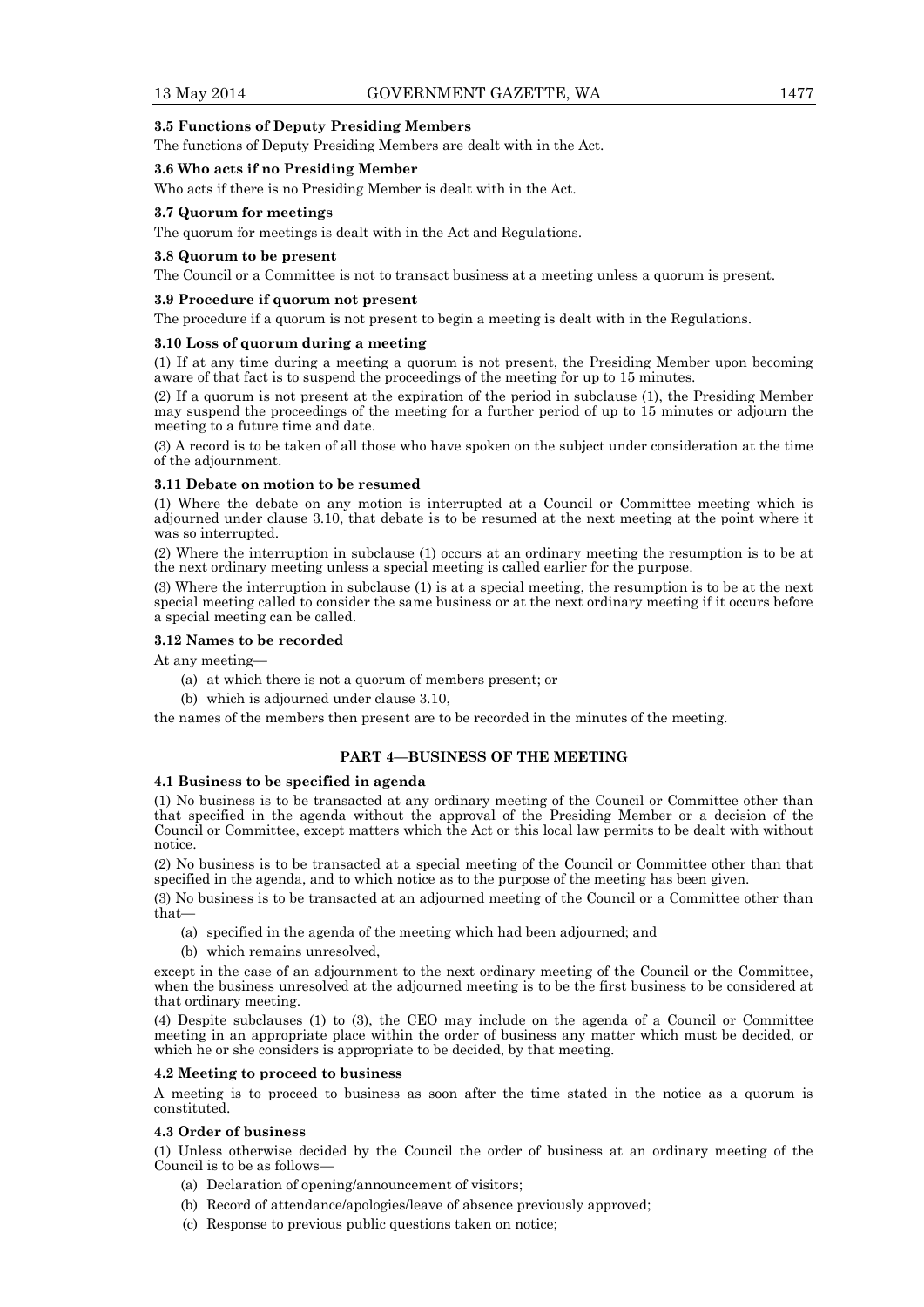- (d) Public question time;
- (e) Applications for leave of absence;
- (f) Petitions/deputations/presentations;
- (g) Confirmation of minutes of previous meeting;
- (h) Announcements by presiding member without discussion;
- (i) Announcements of matters for which meeting may be closed;
- (j) Questions by members of which due notice has been given
- (k) Declaration of interest;
- (l) Reports of officers and committees;
- (m) Elected member motions of which previous notice has been given;
- (n) New business of an urgent nature;
- (o) Public question time;
- (p) Matters behind closed doors;
- (q) Closure of meeting.

(2) Unless otherwise decided by the Committee, the order of business at any ordinary meeting of the Committee is to be as follows—

- (a) Declaration of opening/announcement of visitors;
- (b) Record of attendance/apologies/leave of absence previously approved;
- (c) Applications for leave of absence;
- (d) Petitions/deputations/presentations;
- (e) Confirmation of minutes of previous meeting;
- (f) Announcements by presiding member without discussion;
- (g) Announcements of matters for which meeting may be closed;
- (h) Questions by members of which due notice has been given
- (i) Declaration of interest;
- (j) Reports of officers and committees;
- (k) Elected member motions of which previous notice has been given;
- (l) New business of an urgent nature;
- (m) Matters behind closed doors;
- (n) Closure of meeting.

(3) Unless otherwise decided by the Committee, the order of business at any ordinary meeting of the Committee to which the Council has delegated a power or duty, or which is open to the public is to be as follows—

- (a) Declaration of opening/announcement of visitors;
- (b) Record of attendance/apologies/leave of absence previously approved;
- (c) Response to previous public questions taken on notice;
- (d) Public question time;
- (e) Applications for leave of absence;
- (f) Petitions/deputations/presentations;
- (g) Confirmation of minutes of previous meeting;
- (h) Announcements by presiding member without discussion;
- (i) Announcements of matters for which meeting may be closed;
- (j) Questions by members of which due notice has been given
- (k) Declaration of interest;
- (l) Reports of officers and committees;
- (m) Elected member motions of which previous notice has been given;
- (n) New business of an urgent nature;
- (o) Public question time;
- (p) Matters behind closed doors;
- (q) Closure of meeting.

(4) Unless otherwise decided by the members present, the order of business at any special meeting of the Council or a Committee is to be the order in which that business stands in the agenda of the meeting.

# **4.4 Leave of absence**

The grant of leave of absence is dealt with in the Act.

# **4.5 Confirmation of minutes**

(1) Confirmation of minutes is dealt with in the Act.

(2) When minutes are being confirmed, discussion is not to be permitted other than discussion as to their accuracy as a record of the proceedings.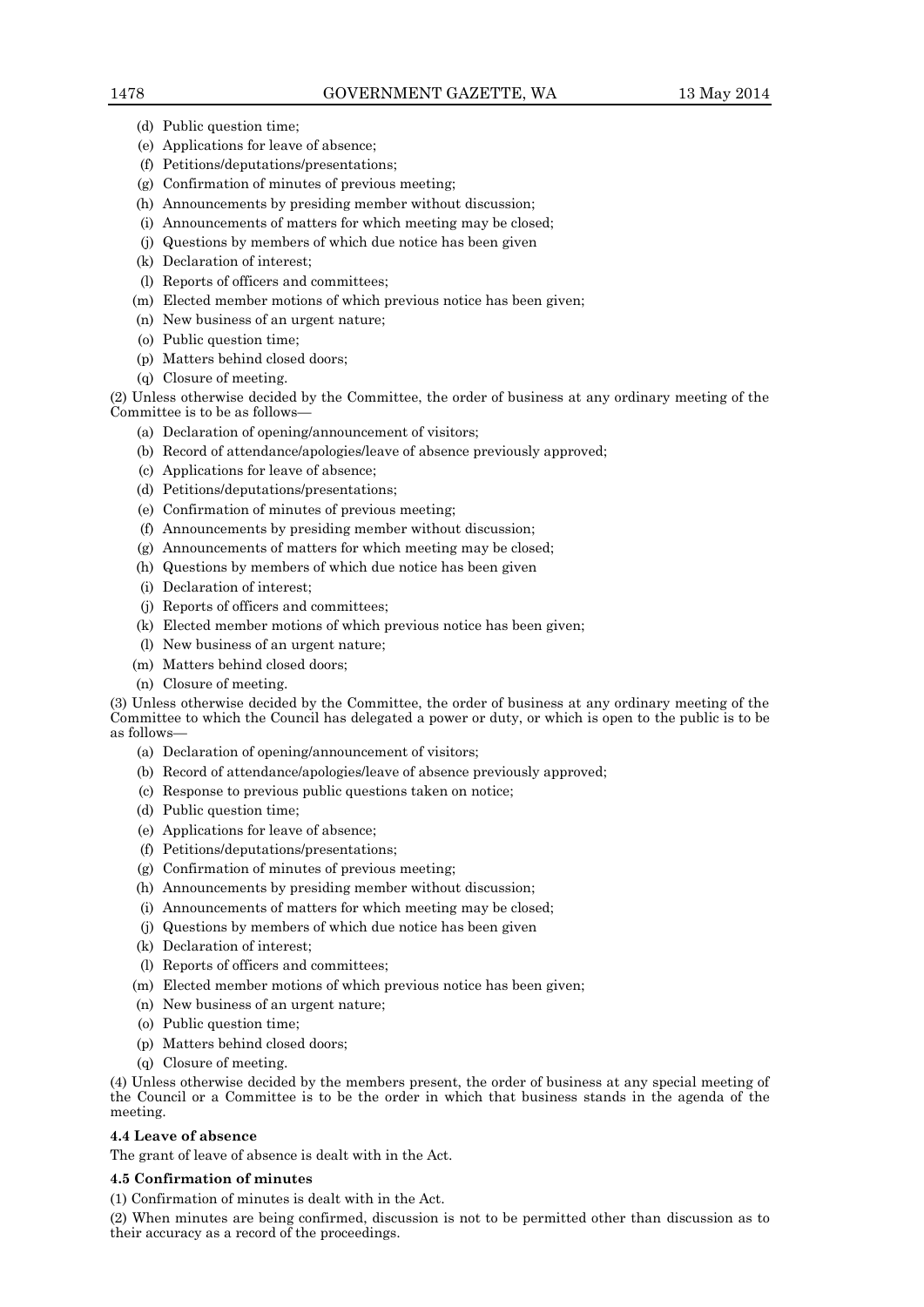# **4.6 Announcements by the President**

At any meeting of the Council the President may announce or raise any matter of interest or relevance to the business of the Council.

# **4.7 Questions by members of which due notice has been given**

(1) A member who wishes to ask a question at a meeting of the Council is to give to the CEO written notice of the text of the question at least 8 hours before the meeting of the Council, and the question is to, as far as practicable, be answered in writing at that meeting.

(2) As far as practicable, the CEO is to ensure that a written answer to a question under subclause (1) is to be given at the meeting.

(3) If the CEO considers that the question breaches or may breach this local law or any other law—

- (a) the CEO is to refer the question to the President;
- (b) the President is to exclude the question if he or she concurs with the view of the CEO; and
- (c) if the question is excluded, the CEO is to give all members, as soon as practicable but not later than the next ordinary meeting, the reasons for the exclusion.

(4) Notice of a question that is not excluded is to be included, if practicable, in the agenda, or is otherwise to be tabled at the meeting.

(5) Every question and answer is to be submitted as briefly and concisely as possible, and no discussion is to be allowed thereon, unless with the consent of the President.

#### **4.8 Correspondence**

(1) Correspondence placed before a meeting of the Council or a Committee must relate to a matter on the agenda of the meeting.

(2) Correspondence may be placed before the Council or a Committee in the form of a summary that contains all relevant and material facts.

(3) Where correspondence contains a matter to be decided by the Council or the Committee, the CEO is, if the circumstances permit, to recommend a course of action to the Council or the Committee, or state the alternative.

(4) Correspondence placed before a meeting of the Council or a Committee is not to be the subject of discussion or questions from members.

#### **4.9 Petitions**

(1) A petition received by a member or the CEO is to be presented to the next ordinary Council meeting.

(2) A petition to the Council is—

- (a) as far as practicable to be prepared in the form prescribed in the Schedule;
- (b) to be addressed to the Council and forwarded to a member or the CEO;
- (c) to state the name and address of the person to whom correspondence in respect of the petition may be served; and
- (d) to be respectful and temperate in its language.

(3) The presentation of a petition is to be confined to the reading of the petition.

(4) The only motions in respect of a petition that are in order are that—

- (a) the petition be received;
- (b) a report on the petition be prepared; or
- (c) the petition be referred to a Committee.

#### **4.10 Matters for which the meeting may be closed**

For the convenience of members of the public, the Council or a Committee may identify by decision, early in the meeting, any matter on the agenda of the meeting the discussion of which is to be closed to members of the public, and that matter may be deferred as the last item of the meeting.

#### **4.11 Reports**

(1) The functions of the CEO, including to advise the Council and Committees and implementing decisions, are dealt with in the Act.

(2) The CEO may prepare or cause to be prepared a report on an item that in the CEO's opinion requires consideration by the Council or the Committee, including any report of a late or urgent nature.

(3) Where a report has been prepared in accordance with subclause (2), the CEO is to deliver the report to members of the Council or the Committee (as the case may be) or, in the case of urgency or other special circumstances, table the report at the meeting.

(4) The CEO may, with the consent of the Presiding Member, withdraw an item or report listed in the agenda.

#### **4.12 Motions of which previous notice has been given**

(1) Unless the Act, Regulations or this local law otherwise provide, a member may raise at a meeting such business as he or she considers appropriate, in the form of a motion, of which notice has been given in writing to the CEO.

(2) A notice of motion under subclause (1) is to be signed by the member and given to the CEO at least 4 clear working days before the meeting at which the motion is to be moved.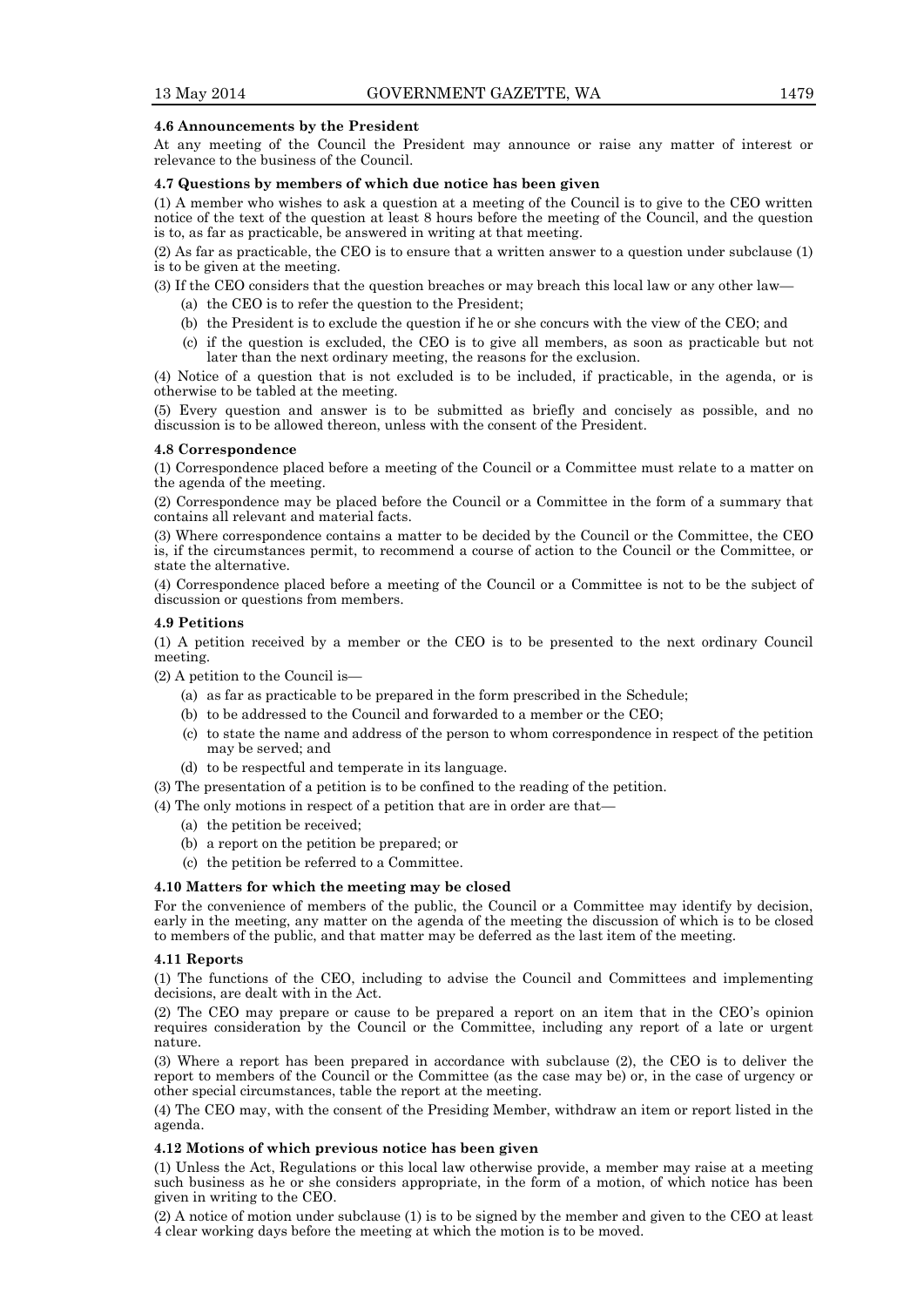(3) A notice of motion must relate to a matter for which the Council is responsible unless, in the opinion of the Presiding Member, the matter is one of significant public interest or importance. (4) The CEO—

- (a) may with the concurrence of the Presiding Member, exclude from the agenda any notice of motion that they consider to be out of order; or
- (b) may after consultation with the member who gave notice of the motion, make such amendments to the form but not the substance to bring the notice of motion into due form; and
- (c) must provide relevant and material facts and circumstances pertaining to the notice of motion on matters such as policy, financial and legal implications.

(5) If a notice of motion is excluded under subclause (4)(a), the CEO is to provide the reason for its exclusion to all members as soon as practicable.

(6) A notice of motion is not to be out of order merely because the proposal involved is considered to be objectionable by a member of Council.

(7) A motion of which notice has been given is to lapse unless—

- (a) the member who gave notice, or another member authorised by him or her in writing, moves the motion when called on; or
- (b) the Council or Committee on a motion agrees to defer consideration of the motion to a later stage or date.

(8) If a notice of motion is given and lapses, a notice of motion in the same terms or to the same effect may be given for consideration at a subsequent meeting of the Council or Committee, but if the motion again lapses, the Council or Committee is not to consider a motion in the same terms or to the same effect at a subsequent meeting until at least 3 months have elapsed from the date of the meeting at which the motion last lapsed.

(9) For the purposes of clarification, where a notice of motion is moved and seconded at a meeting of the Council or Committee, it is to be treated as a primary motion.

# **4.13 Representation on external bodies**

(1) Correspondence inviting the Council to submit a nomination for appointment to an external body is to be referred by the CEO to the Council or an appropriate Committee.

(2) When speaking or voting on any item or business at a meeting of an external body, a member appointed to that body is to have regard to the decisions, policies and practices of the local government.

# **4.14 Urgent business**

(1) A member, at an ordinary meeting of the Council, may move a motion involving business that is not included in the agenda for that meeting if the Presiding Member has first consented to the business being raised because the Presiding Member considers that either—

- (a) the nature of the business is such that the business cannot await inclusion in the agenda for the next meeting; or
- (b) the delay in referring the business to the next meeting could have adverse legal or financial implications for the local government.

(2) If a member objects to a motion moved under subclause (1), the motion is to be of no effect unless it is agreed to by an absolute majority.

(3) Subclauses (1) and (2) do not apply to a revocation motion being considered as urgent business in accordance with clause 11.2.

# **4.15 Closure**

At the conclusion of all business or when otherwise determined by the meeting, the Presiding Member is to declare the meeting closed and the closing time is to be recorded in the minutes of the meeting.

# **PART 5—PUBLIC PARTICIPATION**

# **5.1 Meetings generally open to the public**

Meetings being generally open to the public is dealt with in the Act.

# **5.2 Procedure to close meetings to the public**

(1) The CEO may, at any time, recommend that a meeting or part of a meeting be closed to members of the public.

(2) The Council or a Committee, in one or more of the circumstances dealt with in the Act, may at any time, by resolution, decide to close a meeting or part of a meeting.

(3) If a resolution under subclause (2) is carried—

- (a) the Presiding Member is to direct everyone to leave the meeting except—
	- (i) the members;
	- (ii) the CEO; and
	- (iii) any officer specified by the Presiding Member;
	- and
- (b) the meeting is to be closed to the public until, at the conclusion of the matter justifying the closure of the meeting to the public, the Council or the Committee, by resolution, decides otherwise.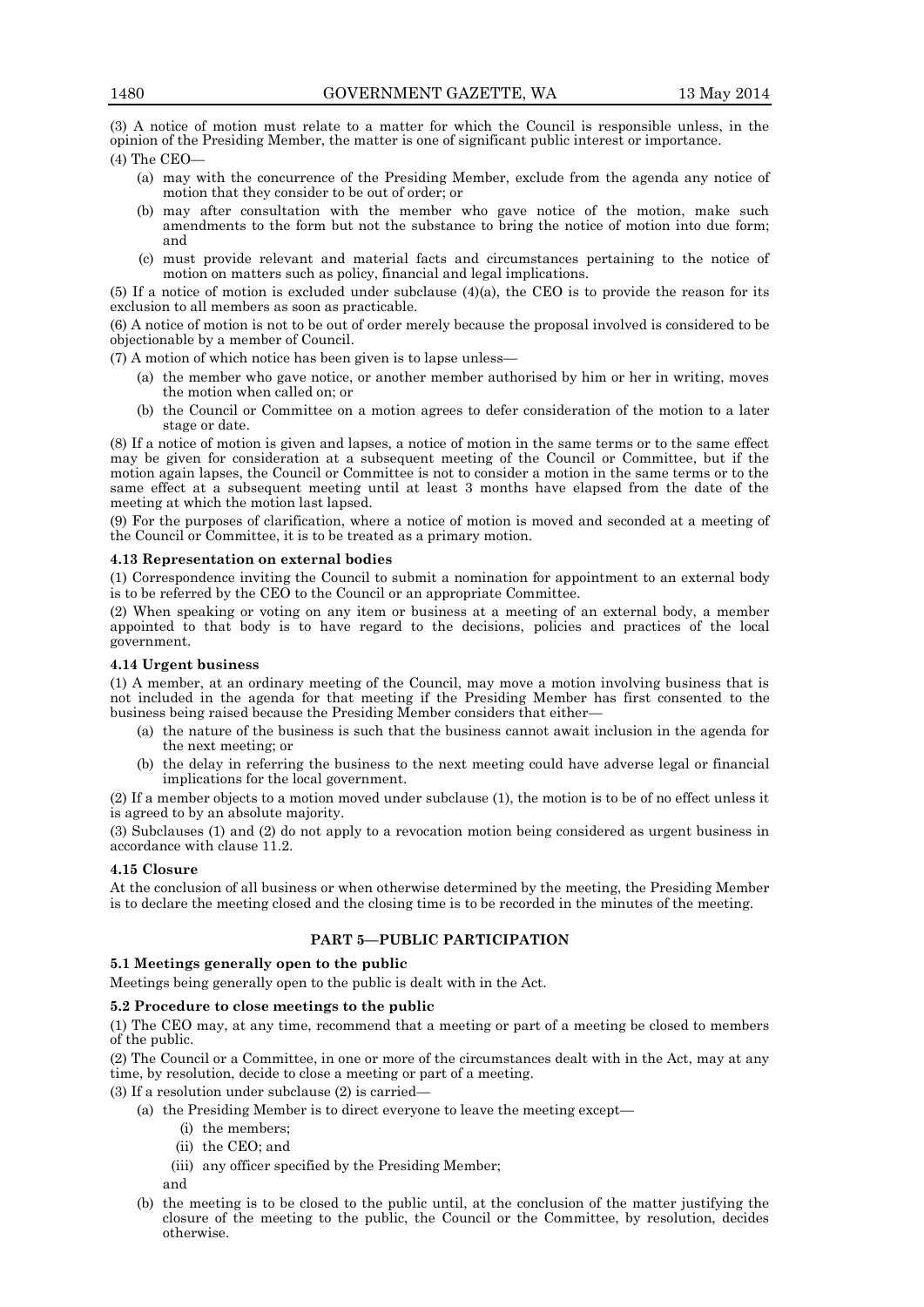(4) A person who fails to comply with a direction under subclause (3) may, by order of the Presiding Member, be removed from the meeting.

(5) A resolution under this clause may be made without notice of the relevant motion.

(6) Unless the Council or Committee resolves otherwise, once the meeting is reopened to members of the public the Presiding Member is to ensure that any resolution of the Council or Committee made while the meeting was closed is to be read out including the details of any voting recorded.

#### **5.3 Question time for the public**

Question time for the public at meetings is dealt with in the Act.

# **5.4 Question time for the public at certain meetings**

Question time for the public at certain meetings is dealt with in the Regulations.

#### **5.5 Minimum question time for the public**

Minimum question time for the public is dealt with in the Regulations.

#### **5.6 Procedures for question time for the public**

Procedures for question time for the public is dealt with in the Regulations.

#### **5.7 Other procedures for question time for the public**

(1) Questions asked by the public are to relate to the business of the Council and are not to be in the form of a statement or a personal opinion.

(2) Unless determined otherwise under the Regulations, the procedure for the asking of and responding to questions raised by members of the public at a meeting shall be as follows—

- (a) a member of the public who raises a question during question time is to state their name and address;
- (b) it is preferred that questions be submitted in writing in which case they will be read out by the CEO but questions may be asked orally;
- (c) questions are to be answered by the Presiding Member or employee nominated by the Presiding Member;
- (d) questions may be taken on notice, at the determination of the Presiding Member, and the Presiding Member may determine that any complex question requiring research be answered only in writing;
- (e) no discussion of a question or answer is to take place by Council unless the Presiding Member has given permission to do so; and
- (f) when a question is taken on notice under subclause (d) a response is to be given to the member of the public in writing, and a copy is to be included in the agenda of the next meeting of the Council or Committee as the case requires.

(3) The Presiding Member may reject any question that may be deemed offensive towards, or reflect adversely upon, the character of any member of the Council or employee of the local government.

(4) Where a response to a question is given at a meeting, a summary of the question and the response is to be included in the minutes of the meeting.

(5) There is to be no public question time in meetings of Committees other than a Committee to which the Council has delegated a power or duty, or which is open to the public.

#### **5.8 Distinguished visitors**

If a distinguished visitor is present at a meeting of the Council or a Committee, the Presiding Member may—

- (a) invite the person to sit beside the Presiding Member or at the meeting table;
- (b) acknowledge the presence of the distinguished visitor at an appropriate time during the meeting; and
- (c) direct that the presence of the distinguished visitor be recorded in the minutes.

#### **5.9 Deputations/Presentations**

(1) A deputation wishing to be received by the Council or a Committee must apply in writing to the CEO who is to forward the written request to the Presiding Member of the Council or relevant **Committee** 

(2) The Presiding Member may either approve the request, in which event the CEO is to invite the deputation to attend a meeting of the Council or relevant Committee, or may instruct the CEO to refer the request to the Council or the Committee to decide whether or not to receive the deputation.

(3) A deputation invited to attend a meeting—

- (a) must not exceed 5 persons, only 2 of whom may address the meeting, although others may respond to specific questions from the members; and
- (b) must not address the meeting for a period exceeding 10 minutes without the agreement of the meeting.
- (4) For the purpose of determining who may address the Council or relevant Committee on an issue, all those people either in favour of or opposed to an item are deemed to comprise a single deputation.

(5) A matter which is the subject of a deputation to Council or a Committee is not to be decided by that Committee until the deputation has completed its presentation.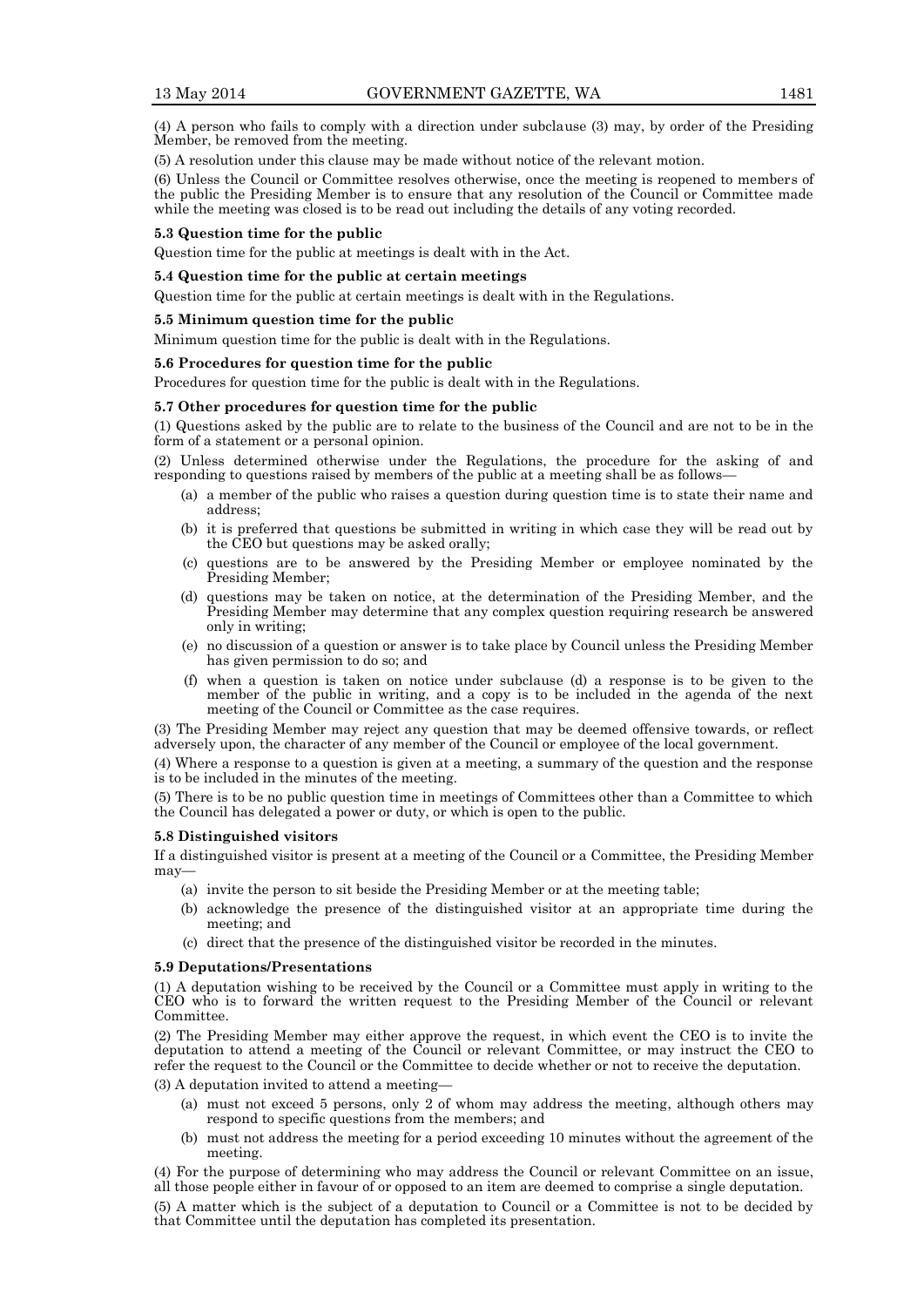# **5.10 Attending Committee meetings as an observer**

(1) The President or a Councillor may attend any meeting of a Committee as an observer, even if the President or Councillor is not a member of that Committee.

(2) A deputy to a member of a Committee appointed under clause 14.4 may attend a meeting of that Committee as an observer, even if the deputy is not acting in the capacity of the member.

(3) The President or Councillor in the case of subclause (1), or deputy to a member attending a Committee meeting as an observer in the case of subclause (2)—

- (a) may, with the consent of the Presiding Member, speak, but cannot vote, on any motion before the Committee; and
- (b) must sit in the area set aside for observers separated from the Committee members.

# **5.11 Public inspection of agenda materials**

Public inspection of agenda materials is dealt with in the Regulations.

# **5.12 Public access to unconfirmed minutes of meetings**

Public access to unconfirmed minutes of Council and Committee meetings is dealt with in the Regulations.

# **5.13 Confidentiality of information withheld**

(1) Information withheld by the CEO from members of the public under the Regulations, is to be—

- (a) identified in the agenda of a Council or Committee meeting under the item "Matters for which the meeting may be closed"; and
- (b) marked "confidential" in the agenda; and
- (c) kept confidential by members and employees until the Council or Committee resolves otherwise.

(2) A member or an employee who has—

- (a) confidential information under subclause (1); or
- (b) information that is provided or disclosed for the purposes of or during a meeting, or part of a meeting, that is closed to the public,

is not to disclose any of that information to any person other than another member or an employee to the extent necessary for the purpose of carrying out his or her duties.

(3) Subclause (2) does not prevent a member or employee from disclosing information—

- (a) at a closed meeting;
- (b) to the extent specified by the Council and subject to such other conditions as the Council determines;
- (c) that is already in the public domain;
- (d) to an officer of the Department;
- (e) to the Minister;
- (f) to a legal practitioner for the purpose of obtaining legal advice; or
- (g) if the disclosure is required or permitted by law.

#### **5.14 Media attendance**

Media persons are to be permitted to attend meetings of the Council or Committees that are open to the public, in such part of the Council Chamber or meeting room as may be set aside for their accommodation, but must withdraw during any period when the meeting is closed to the public.

#### **5.15 Recording of meeting prohibited**

(1) A person must not use any electronic, visual or audio recording device or instrument to record the proceedings of the Council or Committee unless the Presiding Member or CEO has given permission to do so.

(2) If the Presiding Member or CEO gives permission under subclause (1), he or she is to advise the meeting, immediately before the recording is commenced, that such permission has been given and the nature and extent of that permission.

# **5.16 Prevention of disturbance**

(1) A reference in this clause to a "person" is to a person other than a member.

(2) A person addressing the Council or a Committee must extend due courtesy and respect to the Council or Committee and the processes under which it operates and must comply with any direction from the Presiding Member.

(3) A person must not interrupt or interfere with the proceedings of any meeting of the Council or a Committee, whether by expressing approval or dissent, by conversing or by any other means.

(4) The Presiding Member may warn a person who fails to comply with this clause.

 $(5)$  If-

- (a) after being warned, the person again acts contrary to this clause, or to the direction; or
- (b) a person refuses or fails to comply with a direction by the Presiding Member,

the Presiding Member may expel the person from the meeting by ordering him or her to leave the meeting room.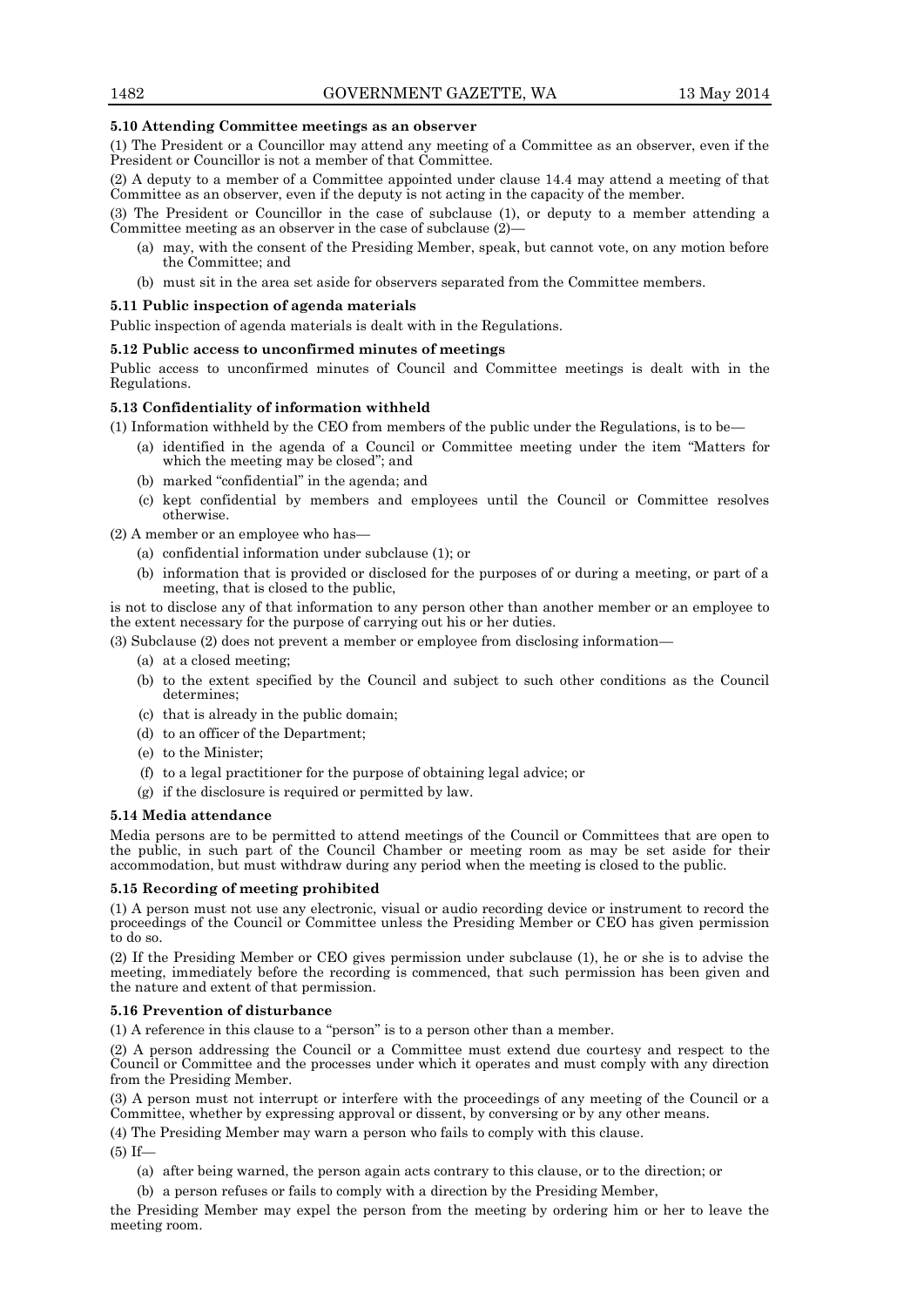(6) A person who is ordered to leave the meeting room and fails to do so may, by order of the Presiding Member be removed from the meeting room and, if the Presiding Member orders, from the premises.

# **PART 6—DISCLOSURE OF INTERESTS**

#### **6.1 Disclosure of members' financial and proximity interests**

The disclosure of direct and indirect financial interests and proximity interests by members and employees is dealt with in the Act.

# **6.2 Meeting to be informed of financial and proximity interests**

Procedures for informing the meeting of disclosures in clause 6.1 are dealt with in the Act.

#### **6.3 Disclosing member not to participate**

The participation at meetings of a member that has disclosed an interest in clause 6.1 is dealt with in the Act.

# **6.4 When disclosing members can participate**

The procedures for allowing participation in meetings of members disclosing an interest in clause 6.1 are dealt with in the Act.

#### **6.5 Invitation to return to provide information**

(1) Where a member has disclosed an interest in clause 6.1, and has departed from the Council Chamber or meeting room, the meeting may invite the member to return to provide information in respect of the matter or in respect of the member's interest in the matter.

(2) A member invited to return under subclause (1) must withdraw after providing the information.

# **6.6 Substitution of deputy at Committee meetings**

Where a member discloses an interest on an item under clause 6.1 and withdraws from a meeting of a Committee, the Presiding Member may invite the disclosing member's deputy, if present, to participate as a member of the Committee in place of the disclosing member during the consideration of that item only.

# **6.7 Disclosure by members who are observers at Committee meetings**

The obligation to disclose an interest in clause 6.1 is to apply to all members present at Committee meetings including a member attending a Committee meeting in the capacity of an observer.

#### **6.8 Disclosure of impartiality interests**

The disclosure of impartiality interests at meetings by the President and Councillors is dealt with in the Rules of Conduct Regulations.

#### **6.9 Other persons to disclose impartiality interests**

(1) In this clause, a reference to—

- (a) *person* means an employee and a member of a Committee that is not either the President or a Councillor; and
- (b) *interest* means an interest that could, or could reasonably be perceived to, adversely affect the impartiality of the person having the interest and includes an interest arising from kinship, friendship or membership of an association.

(2) A person who has an interest in any matter to be discussed at a meeting attended by the person must disclose the nature of the interest—

- (a) in a written notice given to the CEO before the meeting; or
- (b) at the meeting immediately before the matter is discussed.
- (3) Subclause (2) does not apply to an interest referred to in section 5.60 of the Act.
- (4) Subclause (2) does not apply if—
	- (a) a person fails to disclose an interest because the person did not know he or she had an interest in the matter; or
	- (b) a person fails to disclose an interest because the person did not know the matter in which he or she had an interest would be discussed at the meeting and the person disclosed the interest as soon as possible after the discussion began.

(5) If, under subclause (2)(a), a person discloses an interest in a written notice given to the CEO before a meeting then—

- (a) before the meeting the CEO is to cause the notice to be given to the Presiding Member of the meeting; and
- (b) at the meeting the Presiding Member is to bring the notice and its contents to the attention of the persons present immediately before a matter to which the disclosure relates is discussed.

(6) If—

- (a) under subclause (2)(b) or (4)(b) a person's interest in a matter is disclosed at a meeting; or
- (b) under subclause (5)(b) notice of a person's interest in a matter is brought to the attention of the persons present at a meeting,
- the nature of the interest is to be recorded in the minutes of the meeting.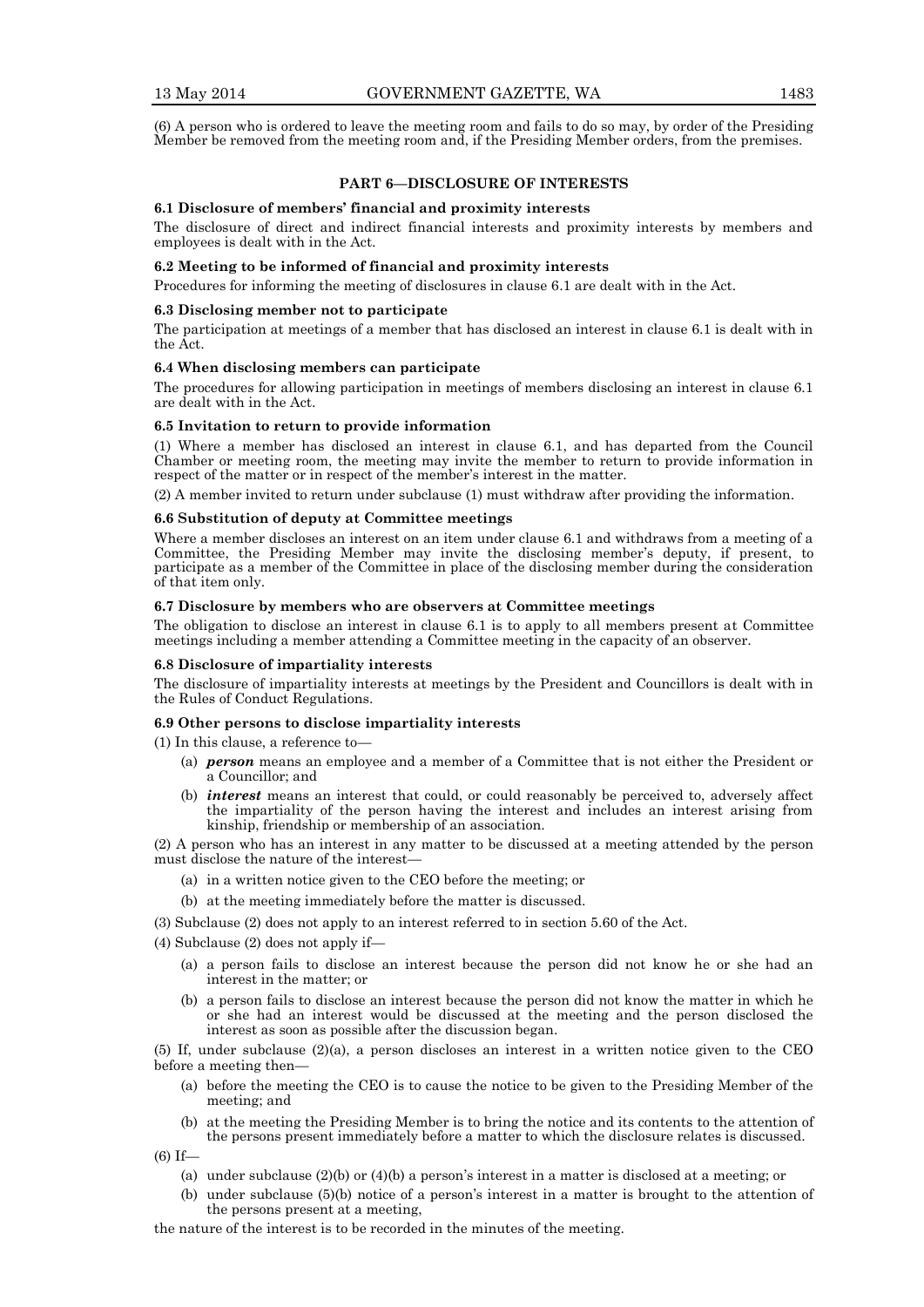#### **6.10 On-going disclosure required**

The obligation to disclose an interest under this Part applies in regard to each meeting at which the matter the subject of the interest arises.

# **6.11 Approval by Minister to be recorded**

If the Minister approves of the participation in a meeting of a disclosing member, the conditions of the approval are to be recorded in the minutes of the meeting and the register of financial interests.

# **PART 7—CONDUCT OF MEMBERS**

#### **7.1 Official titles to be used**

A speaker, when speaking or referring to the President or Deputy President, or to a Councillor or employee, must use the title of that person's office.

#### **7.2 Members to occupy own seats**

(1) At meetings of the Council each member is to occupy the place assigned to that member within the Council Chamber.

(2) At the first meeting held after each ordinary elections day, the CEO is to allot by random draw, a position at the Council table to each Councillor and the Councillor is to occupy that position when present at meetings of the Council until such time as there is a call by a majority of Councillors for a re-allotment of positions.

# **7.3 Members not to interrupt**

A member must not interrupt another member while speaking unless—

- (a) to raise a point of order under clause 8.3;
- (b) to call attention to the absence of a quorum;
- (c) to make a personal explanation under clause 10.4; or
- (d) to move a procedural motion that the member be no longer heard under clause 12.1(i) and 13.9.

# **7.4 No adverse reflection on decision**

(1) A member must not reflect adversely on a decision of the Council or a Committee except on a motion that the decision be revoked or changed.

(2) A member must not—

- (a) reflect adversely on the character or actions of another member or employee; or
- (b) impute any motive to a member or employee,

unless the Council or Committee resolves, without debate, that the motion then before the Council or Committee cannot otherwise be adequately considered.

#### **7.5 Offensive language**

(1) A member must not use offensive or objectionable expressions in reference to any member, employee, or other person.

(2) If a member specifically requests, immediately after their use, that any particular words used by a member be recorded in the minutes, the Presiding Member is to cause the words used to be taken down and read to the meeting for verification and then to be recorded in the minutes.

#### **7.6 Direction to withdraw**

A member who, in the opinion of the Presiding Member and in the absence of a resolution under clause 7.4(2)—

- (a) reflects adversely on the character or actions of another member or employee;
- (b) imputes any motive to a member or employee; or
- (c) uses an expression that is offensive or objectionable,

must, when directed by the Presiding Member, withdraw the reflection, imputation or expression and make a satisfactory apology.

# **7.7 Members who wish to speak**

A member who wishes to speak—

- (a) is to indicate his or her intention to speak by the method determined by the Council or Committee; and
- when invited by the Presiding Member to speak, must address the meeting through the Presiding Member.

# **7.8 Priority of speaking**

If two or more members of the Council or a Committee indicate, at the same time, their intention to speak, the Presiding Member is to decide which member is to be heard first.

# **7.9 The Presiding Member may take part in debates**

The Presiding Member may take part in a discussion of any matter before the Council or Committee as the case may be.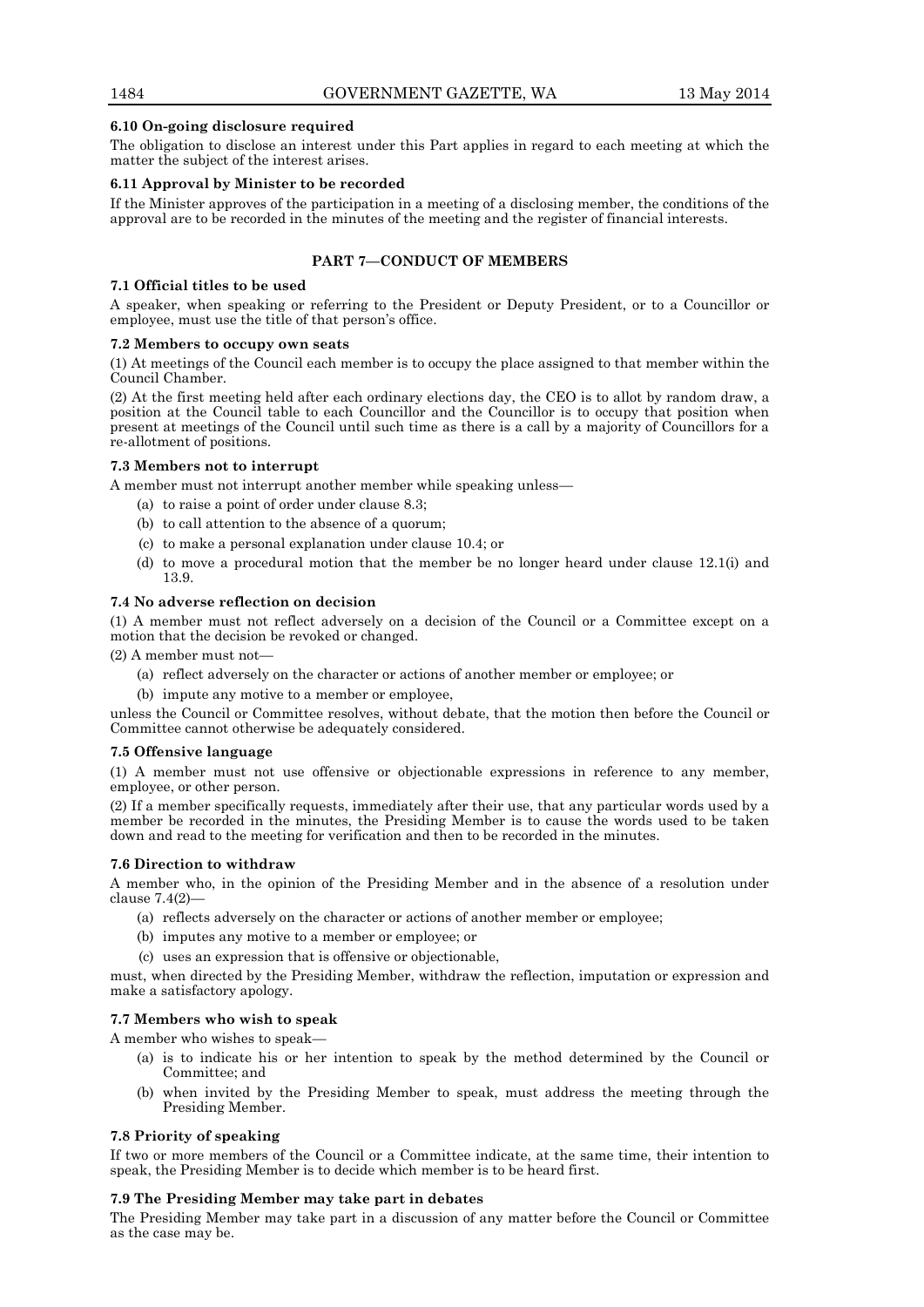### **7.10 Relevance**

A member must restrict his or her remarks to the motion or amendment under discussion, or to a personal explanation or point of order.

# **7.11 Limitation on members speaking**

(1) Only the mover of a motion or an amendment may speak twice on the same motion or the same amendment, unless permitted by the meeting (on a majority vote).

(2) The mover of a motion or an amendment—

- (a) is to speak to that motion or amendment first, after it has been seconded; and
- (b) has the right of reply and in exercising that right must confine the reply to previous speakers' comments and not introduce any new matters.

(3) A member must not speak on any motion or an amendment after the mover has replied and the motion or amendment is to be immediately put to the vote by the Presiding Member.

(4) A member may speak on a motion or an amendment, or reply, for a period of only 5 minutes, unless an extension of time is granted by the Council without debate, but a member's total speaking time must not exceed 10 minutes.

#### **7.12 Questions during debate**

(1) A member may ask a question at any time during the debate on a motion or an amendment before the mover of the motion or amendment has replied.

(2) A member who asks one or more questions will not be taken to have spoken on the matter.

#### **7.13 Re-opening discussion on decisions**

A member must not re-open discussion on any decision of the Council or Committee, except for the purpose of moving a revocation motion under clause 11.2.

# **PART 8—PRESERVING ORDER**

#### **8.1 Presiding Member to preserve order**

(1) The Presiding Member is to preserve order and, whenever he or she considers it necessary, may call any member or other person to order.

(2) When the Presiding Member, during the progress of a debate, is to raise or rule on a point of order, any member or person then speaking, or offering to speak, is to be silent so that the Presiding Member may be heard without interruption.

# **8.2 Points of order**

Without limitation, the following acts are to be taken as being out of order—

- (a) discussion of a matter not before the meeting;
- (b) the use of offensive or objectionable language; or
- (c) the violation of any written law, including this local law, provided that the member making the point of order states the written law believed to be breached.

#### **8.3 Procedures on a point of order**

(1) Upon a matter of order arising during the progress of a debate, any member may raise a point of order with the Presiding Member including interrupting the speaker.

(2) Any member who is speaking when a point of order is raised in subclause (1) is to immediately stop speaking while the Presiding Member listens to the point of order.

(3) A member raising a point of order is to specify one of the grounds of the breach of order before speaking further on the matter.

(4) A member who is expressing a difference of opinion or contradicting a speaker is not to be taken as raising a point of order.

#### **8.4 Continued breach of order**

If a member—

- (a) persists in any conduct that the Presiding Member had ruled is out of order; or
- (b) fails or refuses to comply with a direction from the Presiding Member,

the Presiding Member may direct the member to refrain from taking any further part in the debate of the item, other than by voting, and the member must comply with that direction.

# **8.5 Presiding Member may adjourn meeting**

(1) For the purpose of preserving or regaining order, the Presiding Member may adjourn the meeting for a period of up to 15 minutes.

(2) On resumption, the debate is to continue at the point at which the meeting was adjourned.

(3) If, at any one meeting, the Presiding Member adjourns the meeting more than once for the purpose of preserving or regaining order, the second or subsequent adjournment may be to a later time on the same day or to another day.

(4) If there is an adjournment under this clause, the names of the members who have spoken on the matter before the adjournment are to be recorded.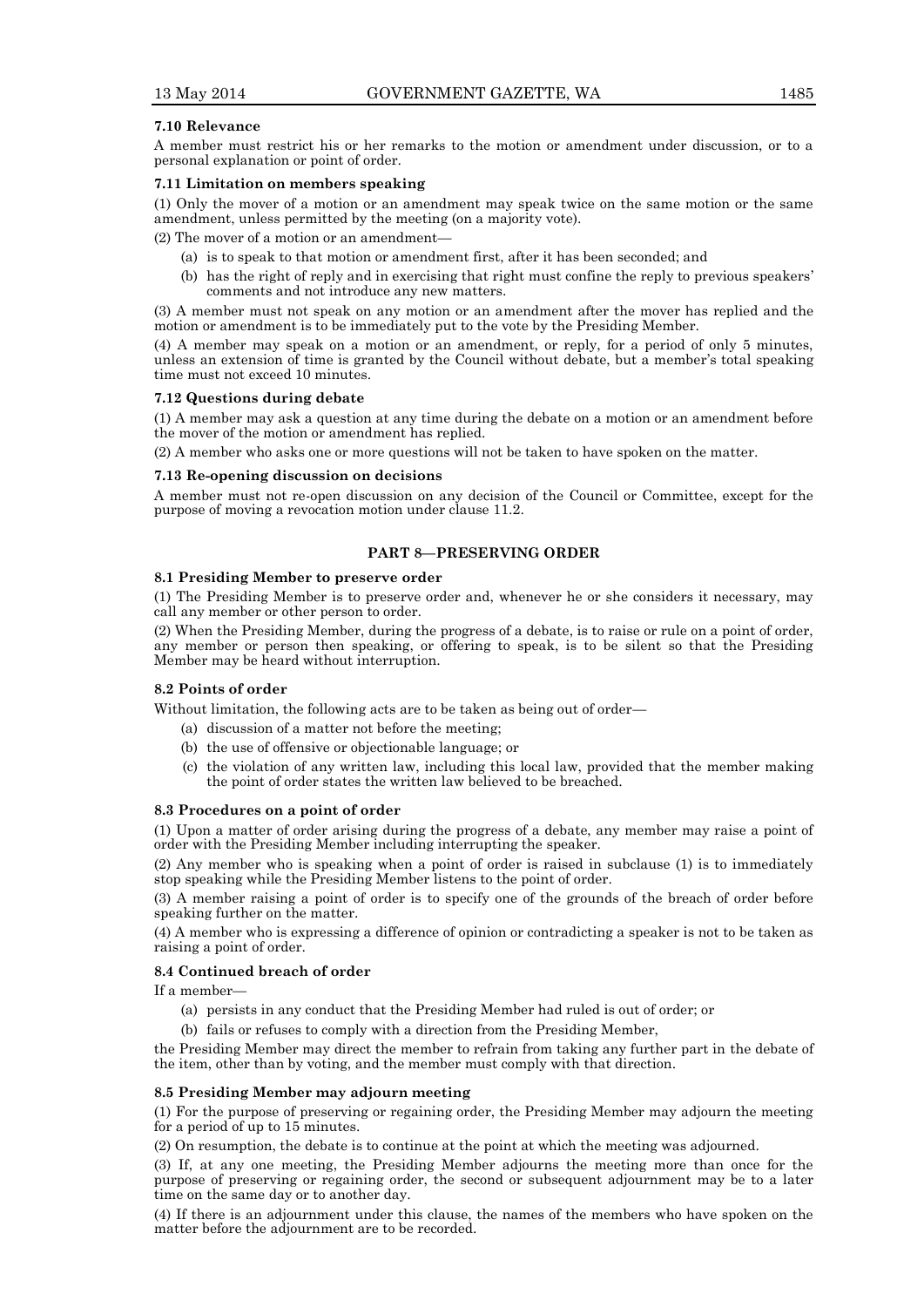# **PART 9—MOTIONS AND AMENDMENTS**

#### **9.1 Recommendations in reports**

(1) Where the Council or a Committee adopts a recommendation contained in a report, either with or without amendment, the recommendation so adopted is taken to be a decision of the Council or the Committee (as the case may be).

(2) Where a motion, if carried, would be significantly different from the relevant written recommendation of an employee or Committee, the reason for the decision is to be recorded in the minutes of the meeting in accordance with the Regulations.

(3) A Committee may make a recommendation to the Council which—

- (a) is relevant to the purpose for which the Committee is established by the Council; and
- (b) the Committee considers requires consideration by the Council.

(4) Where a Committee makes a recommendation for consideration by the Council, the CEO must prepare or cause to be prepared a report to the Council with respect to the recommendation.

# **9.2 Adoption of recommendations en bloc**

A member may move a motion to adopt by one resolution, all the recommendations or a group of recommendations from a Committee or several reports, without amendment or qualification after having first identified those recommendations, if any-

- (a) which require adoption by an absolute or special majority vote;
- (b) in which an interest has been disclosed;
- (c) that has been subject of a petition or deputation;
- (d) which any member has indicated the wish to debate; and
- (e) in which any member has indicated the wish to ask a question or to raise a point of clarification,

and, each of those recommendations referred to in paragraphs (a), (b), (c), (d) and (e) must be considered separately.

# **9.3 Motions**

(1) A member who wishes to move a primary motion, or an amendment to a primary motion—

- (a) is to state the substance of the motion before speaking to it; and
- (b) is to put the motion or amendment in writing if—
	- (i) in the opinion of the Presiding Member, the motion or amendment is significantly different to the relevant written recommendation of a Committee or an employee (including a person who, under a contract for services with the local government, provides advice or a report on the matter); or
	- (ii) the member is otherwise required to do so by the Presiding Member.

(2) The written terms of the motion or amendment are to be given to the CEO who is to ensure that they are recorded in the minutes.

(3) The Presiding Member may require that a complex primary motion, or a complex amendment to a primary motion, is to be broken down and put in the form of more than one motion, each of which is to be put in sequence.

# **9.4 Motions to be seconded**

(1) A motion, or an amendment to a motion, is not open to debate until it has been seconded.

(2) A motion to revoke or change a decision made at a Council or Committee meeting is not open to debate unless the motion has the support required under the Regulations.

(3) A member seconding a motion has the right to speak on the motion later in the debate.

(4) A motion is not to be amended by the mover without the consent of the seconder.

# **9.5 Unopposed motions**

(1) Immediately after a motion has been moved and seconded, the Presiding Member may ask the meeting if any member opposes it.

(2) If no member opposes the motion, the Presiding Member may declare it carried without debate and without taking a vote.

(3) A motion carried under subclause (2) is to be recorded in the minutes as a unanimous decision of the Council or Committee.

(4) If a member opposes a motion, the motion is to be dealt with under this Part.

# **9.6 Withdrawing motions**

(1) A motion or amendment may be withdrawn by the mover, with the consent of the seconder, and no member is to speak on it after it has been withdrawn.

(2) If an amendment has been proposed to a primary motion, the primary motion cannot be withdrawn, except by consent of the majority of members, until the amendment proposed has been withdrawn or lost.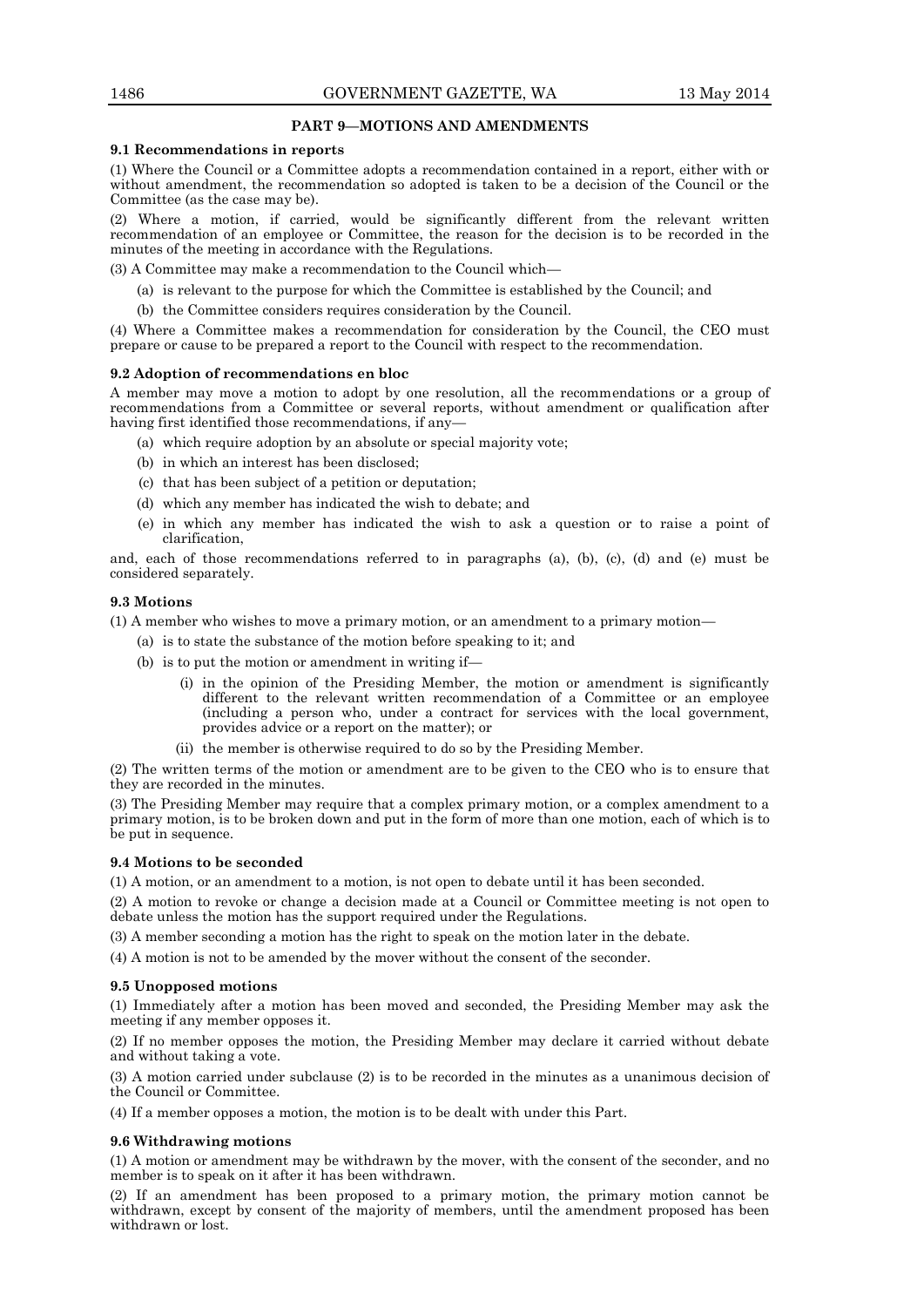# **9.7 One motion at a time**

The Council or a Committee—

- (a) is not to accept a substantive motion while another substantive motion is being debated; and
- (b) is not to consider more than one substantive motion at any time.

#### **9.8 Permissible motions on recommendation from Committee**

A recommendation made by a Committee may be—

- (a) adopted by the Council without amendment;
- (b) rejected by the Council and replaced by an alternative decision;
- (c) subject to clause 9.9(2), amended, and adopted as amended by the Council; or
- (d) referred back to the Committee for further consideration.

#### **9.9 Amendments**

(1) A member may move an amendment to a primary motion at any time during debate on the motion, except—

- (a) if the mover has been called by the Presiding Member to exercise the right of reply; or
- (b) if the member has already spoken to the primary motion;
- (c) if another amendment is being debated, or has not been withdrawn, carried or lost; or
- (d) during debate on a procedural motion.

(2) An amendment must be relevant to the primary motion to which it is moved and must not have the effect of negating the primary motion.

(3) An amendment to a primary motion is to take only one of the following forms—

- (a) that certain words be omitted;
- (b) that certain parts be omitted and others substituted or added; or
- (c) that certain words be added.

(4) Only one amendment is to be debated at a time, but as often as an amendment is withdrawn, carried or lost, another amendment may be moved before the primary motion is put to the vote.

(5) Where an amendment is carried, the primary motion as amended is, for all purposes of subsequent debate, to be treated as a primary motion.

(6) An amendment must be read by the mover before being seconded.

# **PART 10—DEBATE OF MOTIONS**

#### **10.1 Order of call in debate**

The Presiding Member is to call speakers to a motion or amendment in the following order—

- (a) the mover to state the motion;
- (b) a seconder to the motion;
- (c) the mover to speak to the motion;
- (d) the seconder to speak to the motion;
- (e) other speakers against and for the motion, alternating in view, if any; and
- (f) the mover takes right of reply which closes debate.

#### **10.2 Limit of debate**

The Presiding Member may offer the right of reply and put the motion to the vote if he or she believes sufficient discussion has taken place even though all members may not have spoken.

#### **10.3 Member may require motion to be read**

A member may require the motion under discussion to be read at any time during a debate, but not so as to interrupt any other member who is speaking.

#### **10.4 Personal explanation**

(1) A member who wishes to make a personal explanation relating to a matter referred to by another member who is then speaking must indicate to the Presiding Member his or her intention to make a personal explanation.

(2) The Presiding Member is to determine whether the personal explanation is to be heard immediately or at the conclusion of the speech by the other member.

#### **10.5 Crossing council chambers or meeting room**

(1) When the Presiding Member is putting any motion to the vote, a member must not leave or cross the Council Chamber or meeting room.

(2) A member must not, while any other member is speaking, pass between the speaker and the Chair.

#### **10.6 Voting**

Voting at meetings is dealt with in the Act and Regulations.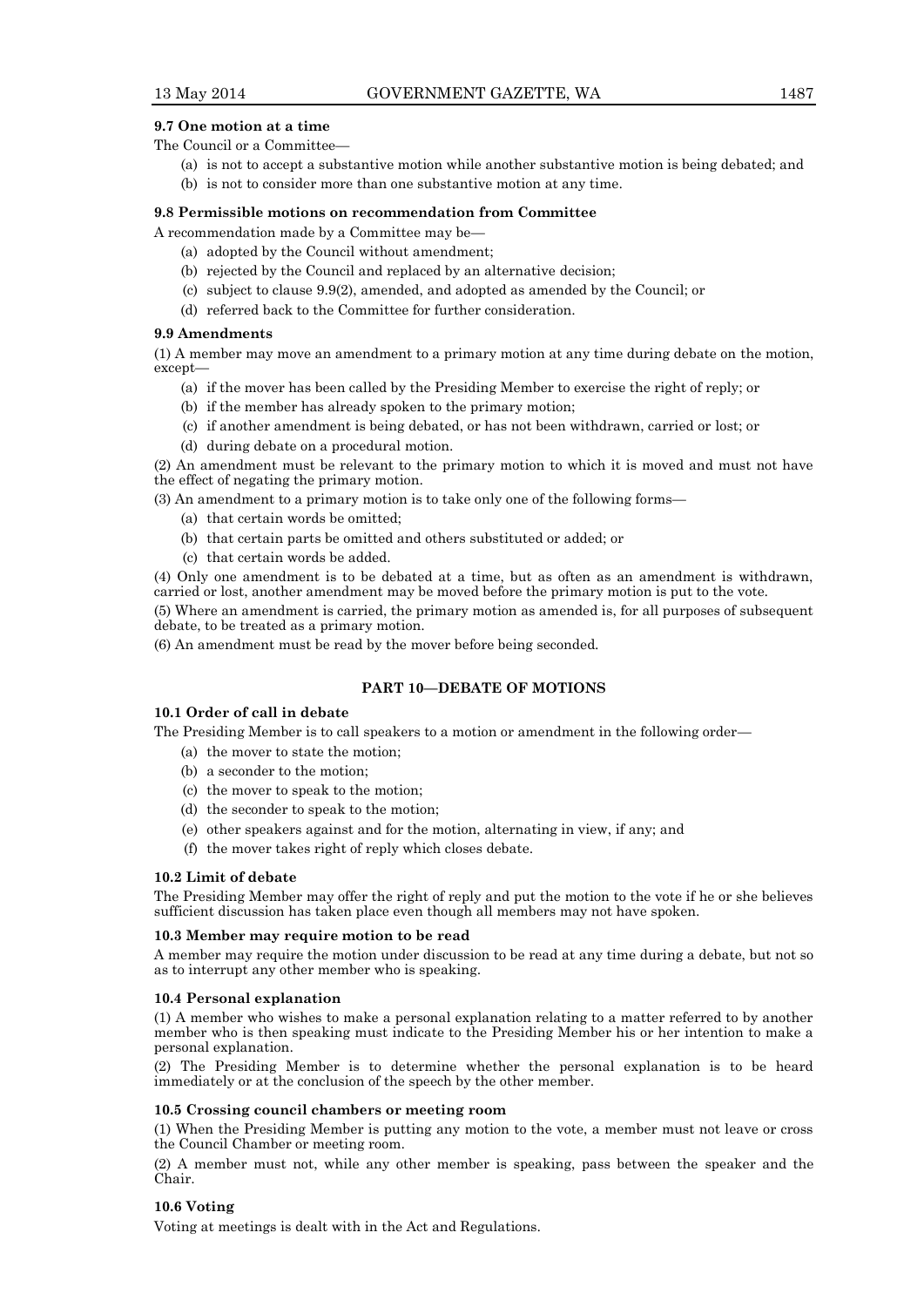# **10.7 Motion—when put**

Immediately after the debate on any question is concluded and the right of reply has been exercised, the Presiding Member—

- (a) is to put the motion to the meeting; and
- (b) if requested by a member, is again to state the terms of the motion.

# **10.8 Method of taking vote**

(1) The Presiding Member, in taking the vote on any motion, is to—

- (a) put the motion, first in the affirmative and then in the negative;
- (b) determine whether the affirmative or the negative has the majority of votes; and
- (c) declare the result of the vote.

(2) The motion put under subclause (1) may be put as often as is necessary to enable the Presiding Member to determine whether the affirmative or the negative has the majority of votes.

(3) The result of voting is to be determined on the count of raised hands but it may be determined on the voices unless a member calls for a show of hands.

# **PART 11—REVOCATION MOTIONS**

# **11.1 Requirements to revoke or change decisions**

The requirements to revoke or change a decision made at a meeting are dealt with in the Regulations.

# **11.2 Revocation motion at the same meeting—procedures**

(1) A member who moves a revocation motion at the same meeting where the decision is made must—

- (a) clearly identify the decision to be revoked or changed; and
- (b) clearly state the reason for the decision to be revoked or changed.

(2) If the CEO receives a notice of a revocation motion to revoke a decision made at a meeting before the close of that meeting, the CEO must immediately advise the Presiding Member of the substance of the revocation motion and raise it as an item of urgent business under clause 4.14.

(3) Where the Presiding Member is advised of a revocation motion under subclause (2), he or she is to—

- (a) advise the meeting of the notice;
- (b) state the substance of the revocation motion;
- (c) determine whether there is sufficient support under clause 11.1; and
- (d) if there is sufficient support, deal with the revocation motion.

# **11.3 Revocation motion after meeting—procedures**

(1) A member wishing to move a revocation motion at a future meeting of the Council or a Committee must give to the CEO notice of the revocation motion, which is to—

- (a) be in writing;
- (b) specify the decision proposed to be revoked or changed;
- (c) include a reason or reasons for the revocation motion;
- (d) be supported by the number of members required under the Regulations;
- (e) specify the date of the ordinary or special meeting of the Council or the Committee where it is to be presented, as the case may be; and
- (f) be given to the CEO in accordance with the notice of motion provisions in clause 4.12.

(2) Any notice of revocation motion given to the CEO must be dealt with in accordance with 4.12.

# **11.4 Implementation of a decision**

No steps are to be taken to implement or give effect to a decision if—

- (a) there is a valid notice of revocation motion that has the support of members required by the Regulations; and
- (b) the notice of revocation motion was received before any action was taken to implement the decision.

# **PART 12—PROCEDURAL MOTIONS**

# **12.1 Permissible procedural motions**

In addition to the right to move an amendment to a primary motion, a member may move any of the following procedural motions—

- (a) that the motion be deferred;
- (b) that the meeting now adjourn;
- (c) that the debate be adjourned;
- (d) that the motion be now put;
- (e) that the motion lie on the table;
- (f) that the meeting proceed to the next item of business;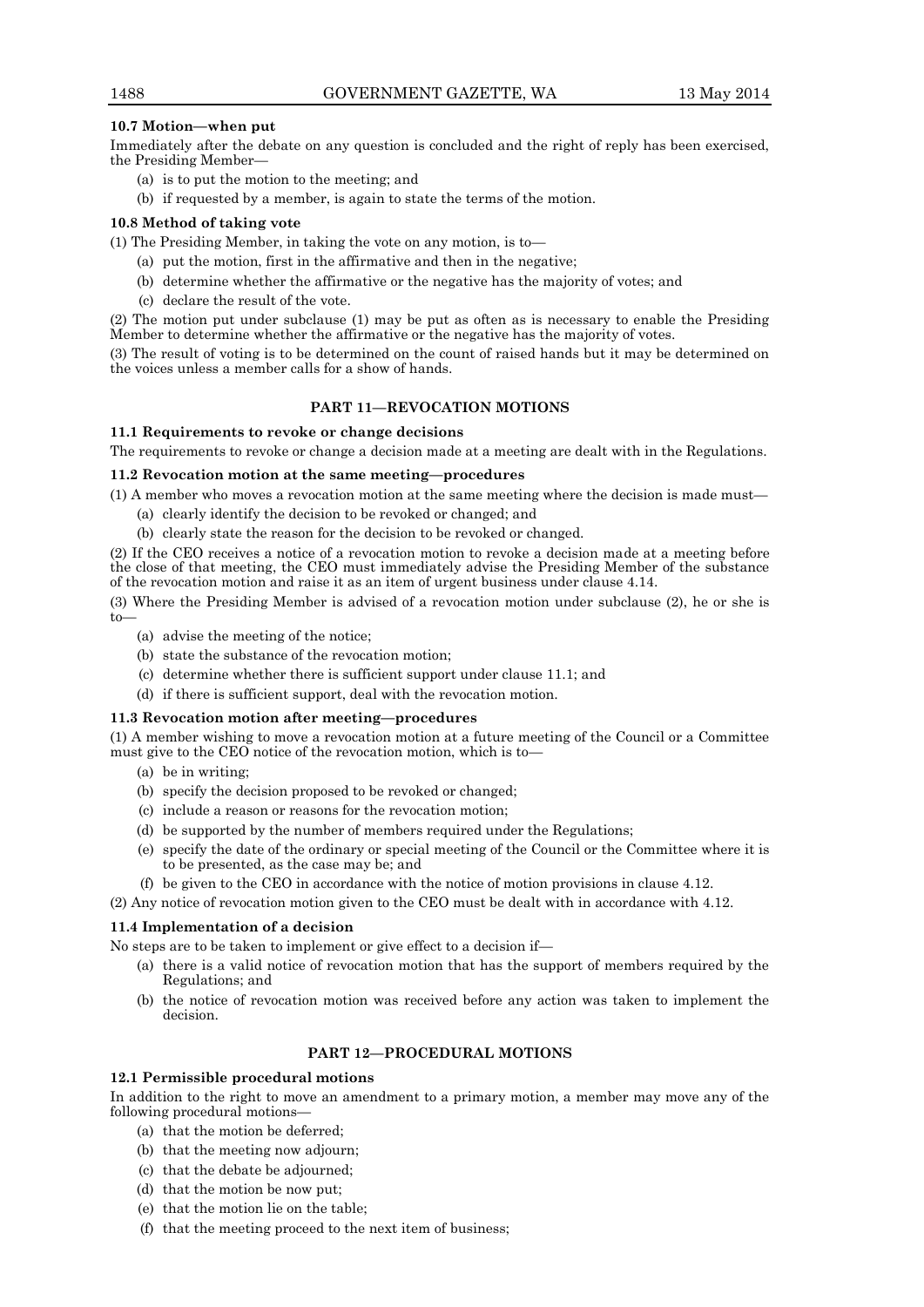- (g) that the meeting be closed to members of the public;
- (h) that the ruling of the Presiding Member be overruled;
- (i) that the member be no longer heard; or
- (j) that the item be referred back to the (appropriate) Committee.

#### **12.2 No debate on procedural motions**

(1) The mover of a motion stated in each of paragraphs (a), (b), (c), (e), (f), (g), (i) and (j) of clause  $12.1$ may speak to the motion for not more than 5 minutes, the seconder is not to speak other than to formally second the motion, and there is to be no debate on the motion.

(2) The mover of a motion stated in each of paragraphs (d) and (h) of clause 12.1 may not speak to the motion, the seconder is not to speak other than to formally second the motion, and there is to be no debate on the motion.

#### **12.3 Who may move**

With the exception of subclause 12.1(h), a member who has moved, seconded, or spoken for or against the primary motion, or any amendment to the primary motion, cannot move any procedural motion which, if carried, would close the debate on the primary motion or amendment.

#### **12.4 Procedural motions—right of reply on primary motion**

The carrying of a procedural motion which closes debate on the primary motion or amendment and forces a decision on the primary motion or amendment does not deny the right of reply to the mover of the primary motion.

# **PART 13—EFFECT OF PROCEDURAL MOTIONS**

#### **13.1 The motion be deferred—effect of motion**

(1) If a motion "that the motion be deferred", is carried, then all debate on the primary motion and any amendment is to cease and the motion or amendment is to be resubmitted for consideration at a time and date specified in the motion.

(2) A motion "that the motion be deferred" must not be moved in respect of the election of a Presiding Member or the Deputy President.

(3) A member must not, at the same meeting, move or second more than one motion "that the motion be deferred" in respect of the same item.

#### **13.2 The meeting now adjourn—effect of motion**

(1) If a motion "that the meeting now adjourn", is carried then the meeting is to be adjourned to a time and date specified in the motion, or where no time and date is specified, to such time and date as the Presiding Member declares, or to the next ordinary meeting.

(2) Where debate on a motion is interrupted by an adjournment under subclause (1)—

- (a) the debate is to be resumed at the date and time specified as required in subclause (1) and at the point where it was so interrupted; and
- (b) the names of members who have spoken on the matter prior to the adjournment are to be recorded in the minutes; and
- (c) the provisions of clause 7.11 apply when the debate is resumed.

(3) If a motion "that the meeting now adjourn" is lost, no similar motion is to be moved until—

- (a) after the conclusion of the business under discussion at the time the motion was moved; or
- (b) if the motion was moved on the conclusion of an item of business, after the conclusion of the next item of business; or
- (c) after the conclusion of any other business allowed precedence by the meeting.

(4) A member must not, at the same meeting, move or second more than one motion for the adjournment of the meeting.

#### **13.3 The debate be adjourned—effect of motion**

(1) If a motion "that the debate be adjourned", is carried—

- (a) all debate on the primary motion or amendment is to cease and is to continue at a time and date specified in the motion;
- (b) the names of members who have spoken on the matter are to be recorded in the minutes; and
- (c) the provisions of clause 7.11 apply when the debate is resumed.

(2) A motion "that the debate be adjourned" must not be moved in respect of the election of a Presiding Member or the Deputy President.

(3) A member must not, at the same meeting, move or second more than one motion "that the debate be adjourned" in respect of the same item.

#### **13.4 The motion be now put—effect of motion**

(1) If a motion "that the motion be now put", is carried during discussion of a primary motion, the Presiding Member is to offer the right of reply and then immediately put the motion to the vote without further debate.

(2) If the motion "that the motion be now put" is carried during debate of an amendment, the Presiding Member is to put the amendment to the vote without further debate.

(3) If the motion "that the motion be now put" is lost, debate is to continue.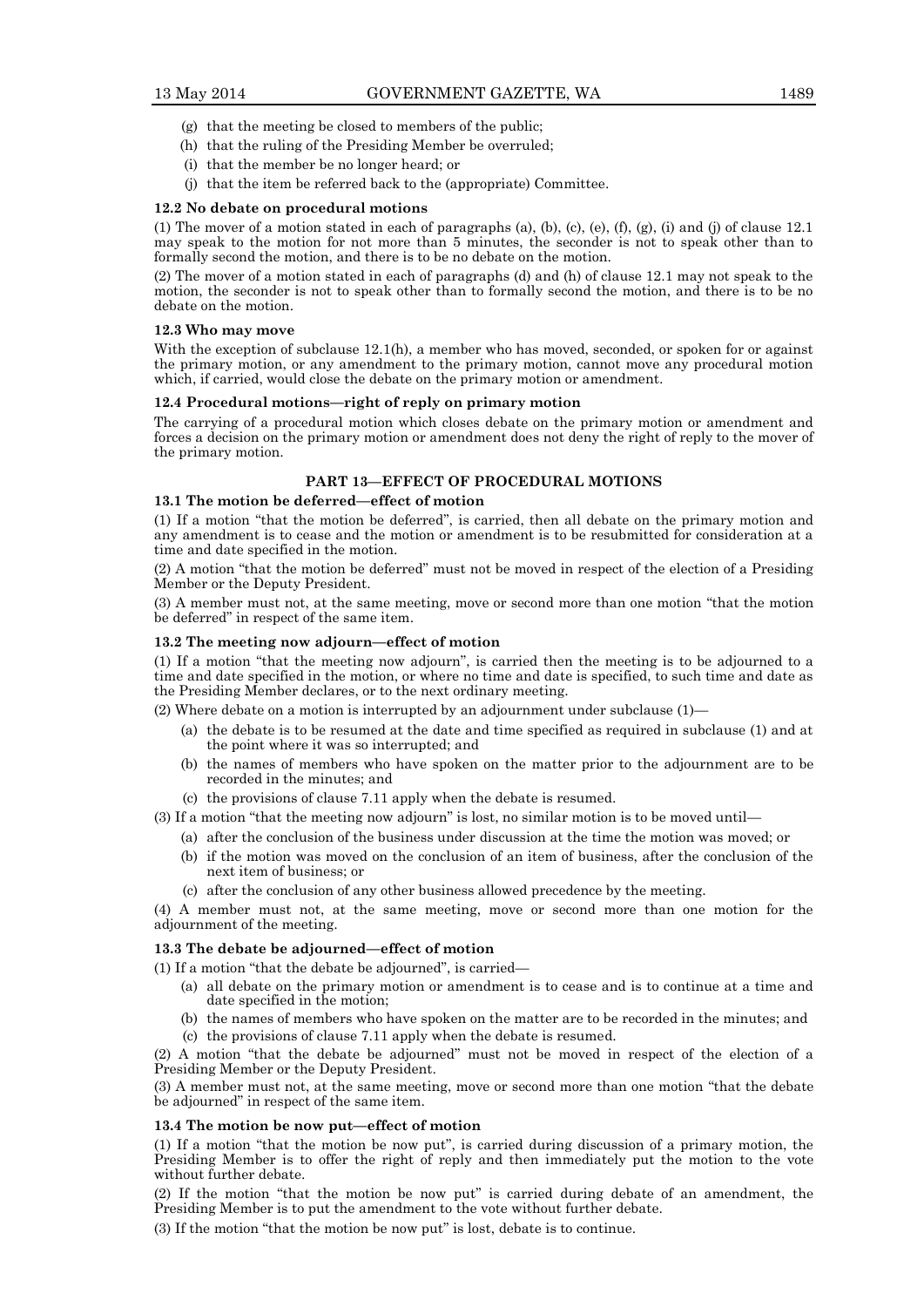# **13.5 The motion lie on the table—effect of motion**

(1) If a motion "that the motion lie on the table", is carried, debate on the primary motion and any amendment must cease and the meeting is to proceed to the next item of business.

(2) Debate on the motion laid on the table is to be adjourned until such time (if any) as the meeting resolves to take the motion from the table.

(3) Where debate on a motion is interrupted by laying a motion on the table under subclause (1)—

(a) the names of members who have spoken on the matter are to be recorded in the minutes; and (b) the provisions of clause 7.11 apply when the debate is resumed.

(4) A motion "that the motion lie on the table" must not be moved in respect of the election of a Presiding Member or the Deputy President.

(5) A member moving the taking of the motion from the table is entitled to speak first on the resumption of the debate.

# **13.6 Meeting to proceed to the next business—effect of motion**

(1) The motion "that the meeting proceed to the next item of business", if carried has the effect that—

- (a) the debate on the substantive motion or amendment ceases immediately;
- (b) no decision is made on the substantive motion;
- (c) the meeting moves to the next item of business; and
- (d) there is no requirement for the matter to be raised again for consideration.

(2) A motion that "the meeting proceed to the next item of business" must not be moved in respect of the election of a Presiding Member or the Deputy President.

# **13.7 Meeting be closed to members of the public—effect of motion**

If a motion "that the meeting be closed to members of the public" is carried then the Presiding Member is to close the meeting in accordance with clause 5.2.

# **13.8 Ruling by the Presiding Member be overruled—effect of motion**

If a motion "that the ruling of the Presiding Member be overruled" is carried, that ruling is to have no effect and the meeting is to proceed accordingly.

#### **13.9 Member be no longer heard—effect of motion**

If a motion "that the member be no longer heard" is carried, the speaker against whom the motion has been moved must not speak further on the current primary motion, or any amendment relating to it, except to exercise the right of reply if he or she is the mover of the primary motion.

#### **13.10 Item be referred back to Committee—effect of motion**

(1) If a motion "that the item be referred back to Committee" is carried, debate on the primary motion and any amendment is to cease and the primary motion, excluding any amendment, is to be referred back to the appropriate Committee for further consideration.

(2) If the motion in subclause (1) is lost, debate on the primary motion or amendment is to continue.

# **PART 14—COMMITTEES OF THE COUNCIL**

# **14.1 Establishment, types and membership of Committees**

The establishment, types and membership of Committees is dealt with in the Act.

# **14.2 Tenure of Committee membership**

The tenure of Committee membership is dealt with in the Act.

#### **14.3 Delegation of power to Committees**

Delegation of powers and duties to Committees is dealt with in the Act.

# **14.4 Appointment of deputy members**

The appointment of a deputy to a member of a Committee is dealt with in the Act.

# **14.5 Standing orders apply to Committees**

Unless otherwise specifically provided, this local law applies generally to the proceedings of Committees, except for—

- (a) clause 7.2;
- (b) clause 7.11(1).

# **14.6 Communications by Committees**

A Committee must not communicate with any person or authority except through the CEO.

# **PART 15—PROCEDURAL MATTERS**

#### **15.1 Presiding Member to ensure compliance**

The Presiding Member of a meeting is to ensure compliance with this local law.

# **15.2 Suspension of standing orders**

(1) A member may, at any time, move that the operation of one or more of the clauses in this local law be suspended.